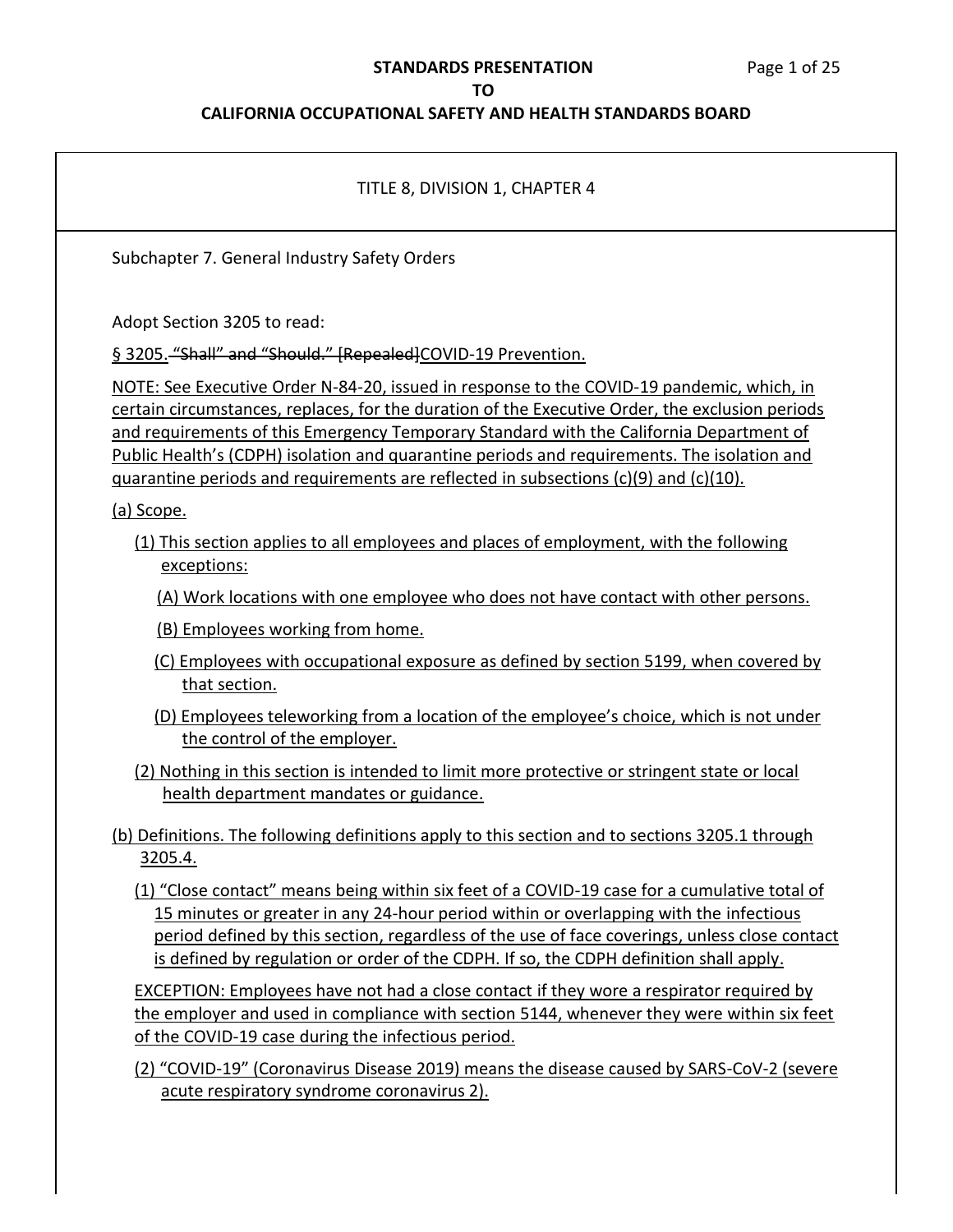## **CALIFORNIA OCCUPATIONAL SAFETY AND HEALTH STANDARDS BOARD**

| TITLE 8, DIVISION 1, CHAPTER 4                                                                                                                                                                                                                                                                                                                                                                                                                                      |
|---------------------------------------------------------------------------------------------------------------------------------------------------------------------------------------------------------------------------------------------------------------------------------------------------------------------------------------------------------------------------------------------------------------------------------------------------------------------|
| (3) "COVID-19 case" means a person who:                                                                                                                                                                                                                                                                                                                                                                                                                             |
| (A) Has a positive COVID-19 test; or                                                                                                                                                                                                                                                                                                                                                                                                                                |
| (B) Has a positive COVID-19 diagnosis from a licensed health care provider; or                                                                                                                                                                                                                                                                                                                                                                                      |
| (C) Is subject to a COVID-19-related order to isolate issued by a local or state health<br>official; or                                                                                                                                                                                                                                                                                                                                                             |
| (D) Has died due to COVID-19, in the determination of a local health department or per<br>inclusion in the COVID-19 statistics of a county.                                                                                                                                                                                                                                                                                                                         |
| (4) "COVID-19 hazard" means potentially infectious material that may contain SARS-CoV-2,<br>the virus that causes COVID-19. Potentially infectious materials include airborne droplets,<br>small particle aerosols, and airborne droplet nuclei, which most commonly result from a<br>person or persons exhaling, talking or vocalizing, coughing, or sneezing, or from<br>procedures performed on persons which may aerosolize saliva or respiratory tract fluids. |
| (5) "COVID-19 symptoms" means fever of 100.4 degrees Fahrenheit or higher, chills, cough,<br>shortness of breath or difficulty breathing, fatigue, muscle or body aches, headache, new<br>loss of taste or smell, sore throat, congestion or runny nose, nausea or vomiting, or<br>diarrhea, unless a licensed health care professional determines the person's symptoms<br>were caused by a known condition other than COVID-19.                                   |
| (6) "COVID-19 test" means a test for SARS-CoV-2 that is:                                                                                                                                                                                                                                                                                                                                                                                                            |
| (A) Cleared, approved, or authorized, including in an Emergency Use Authorization<br>(EUA), by the United States Food and Drug Administration (FDA) to detect current<br>infection with the SARS-CoV-2 virus (e.g., a viral test); and<br>(B) Administered in accordance with the authorized instructions.                                                                                                                                                          |
| (C) To meet the return to work criteria set forth in subsection (c)(10), a COVID-19 test<br>may be both self-administered and self-read only if another means of independent<br>verification of the results can be provided (e.g., a time-stamped photograph of the<br><u>results).</u>                                                                                                                                                                             |
| (7) "Exposed group" means all employees at a work location, working area, or a common<br>area at work, where an employee COVID-19 case was present at any time during the<br>infectious period. A common area at work includes bathrooms, walkways, hallways,<br>aisles, break or eating areas, and waiting areas. The following exceptions apply:<br>(A) For the purpose of determining the exposed group, a place where persons                                   |
| momentarily pass through while everyone is wearing face coverings, without                                                                                                                                                                                                                                                                                                                                                                                          |

congregating, is not a work location, working area, or a common area at work.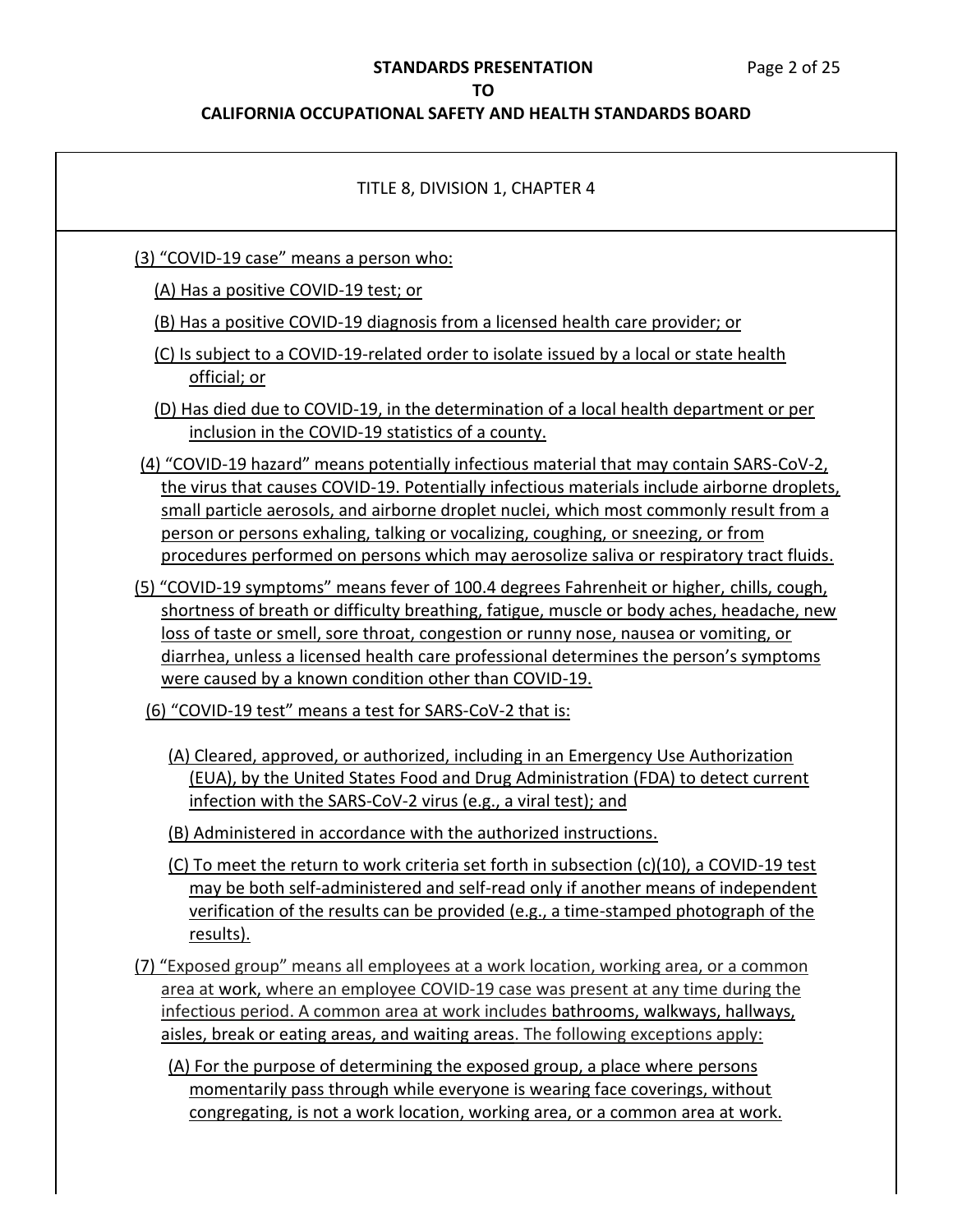| TITLE 8, DIVISION 1, CHAPTER 4                                                                                                                                                                                                                                                                                                                                                                                                                                                                                                                                                                                                                                                                                                                                                                                                                                                                                                                                                                                                                                                                                            |
|---------------------------------------------------------------------------------------------------------------------------------------------------------------------------------------------------------------------------------------------------------------------------------------------------------------------------------------------------------------------------------------------------------------------------------------------------------------------------------------------------------------------------------------------------------------------------------------------------------------------------------------------------------------------------------------------------------------------------------------------------------------------------------------------------------------------------------------------------------------------------------------------------------------------------------------------------------------------------------------------------------------------------------------------------------------------------------------------------------------------------|
| (B) If the COVID-19 case was part of a distinct group of employees who are not present<br>at the workplace at the same time as other employees, for instance a work crew or<br>shift that does not overlap with another work crew or shift, only employees within<br>that distinct group are part of the exposed group.                                                                                                                                                                                                                                                                                                                                                                                                                                                                                                                                                                                                                                                                                                                                                                                                   |
| (C) If the COVID-19 case visited a work location, working area, or a common area at<br>work for less than 15 minutes during the infectious period, and the COVID-19 case<br>was wearing a face covering during the entire visit, other people at the work location,<br>working area, or common area are not part of the exposed group.                                                                                                                                                                                                                                                                                                                                                                                                                                                                                                                                                                                                                                                                                                                                                                                    |
| NOTE: An exposed group may include the employees of more than one employer. See<br>Labor Code sections 6303 and 6304.1.                                                                                                                                                                                                                                                                                                                                                                                                                                                                                                                                                                                                                                                                                                                                                                                                                                                                                                                                                                                                   |
| (8) "Face covering" means a surgical mask, a medical procedure mask, a respirator worn<br>voluntarily, or a tightly woven fabric or non-woven material of at least two layers that<br>completely covers the nose and mouth and is secured to the head with ties, ear loops, or<br>elastic bands that go behind the head. If gaiters are worn, they shall have two layers of<br>fabric or be folded to make two layers. A face covering is a solid piece of material without<br>slits, visible holes, or punctures, and must fit snugly over the nose, mouth, and chin with<br>no large gaps on the outside of the face. A face covering does not include a scarf, ski<br>mask, balaclava, bandana, turtleneck, collar, or single layer of fabric.<br>This definition includes clear face coverings or cloth face coverings with a clear plastic<br>panel that otherwise meet this definition and which may be used to facilitate<br>communication with people who are deaf or hard-of-hearing or others who need to see a<br>speaker's mouth or facial expressions to understand speech or sign language<br>respectively. |
| (9) "Infectious period" means the following time period, unless otherwise defined by CDPH<br>regulation or order, in which case the CDPH definition shall apply:                                                                                                                                                                                                                                                                                                                                                                                                                                                                                                                                                                                                                                                                                                                                                                                                                                                                                                                                                          |
| (A) For COVID-19 cases who develop COVID-19 symptoms, from two days before they first<br>develop symptoms until all of the following are true: it has been 10 days since<br>symptoms first appeared; 24 hours have passed with no fever, without the use of<br>fever-reducing medications; and symptoms have improved.                                                                                                                                                                                                                                                                                                                                                                                                                                                                                                                                                                                                                                                                                                                                                                                                    |
| (B) For COVID-19 cases who never develop COVID-19 symptoms, from two days before<br>until 10 days after the specimen for their first positive test for COVID-19 was<br>collected.                                                                                                                                                                                                                                                                                                                                                                                                                                                                                                                                                                                                                                                                                                                                                                                                                                                                                                                                         |
| (10) "Respirator" means a respiratory protection device approved by the National Institute<br>for Occupational Safety and Health (NIOSH) to protect the wearer from particulate<br>matter, such as an N95 filtering facepiece respirator.                                                                                                                                                                                                                                                                                                                                                                                                                                                                                                                                                                                                                                                                                                                                                                                                                                                                                 |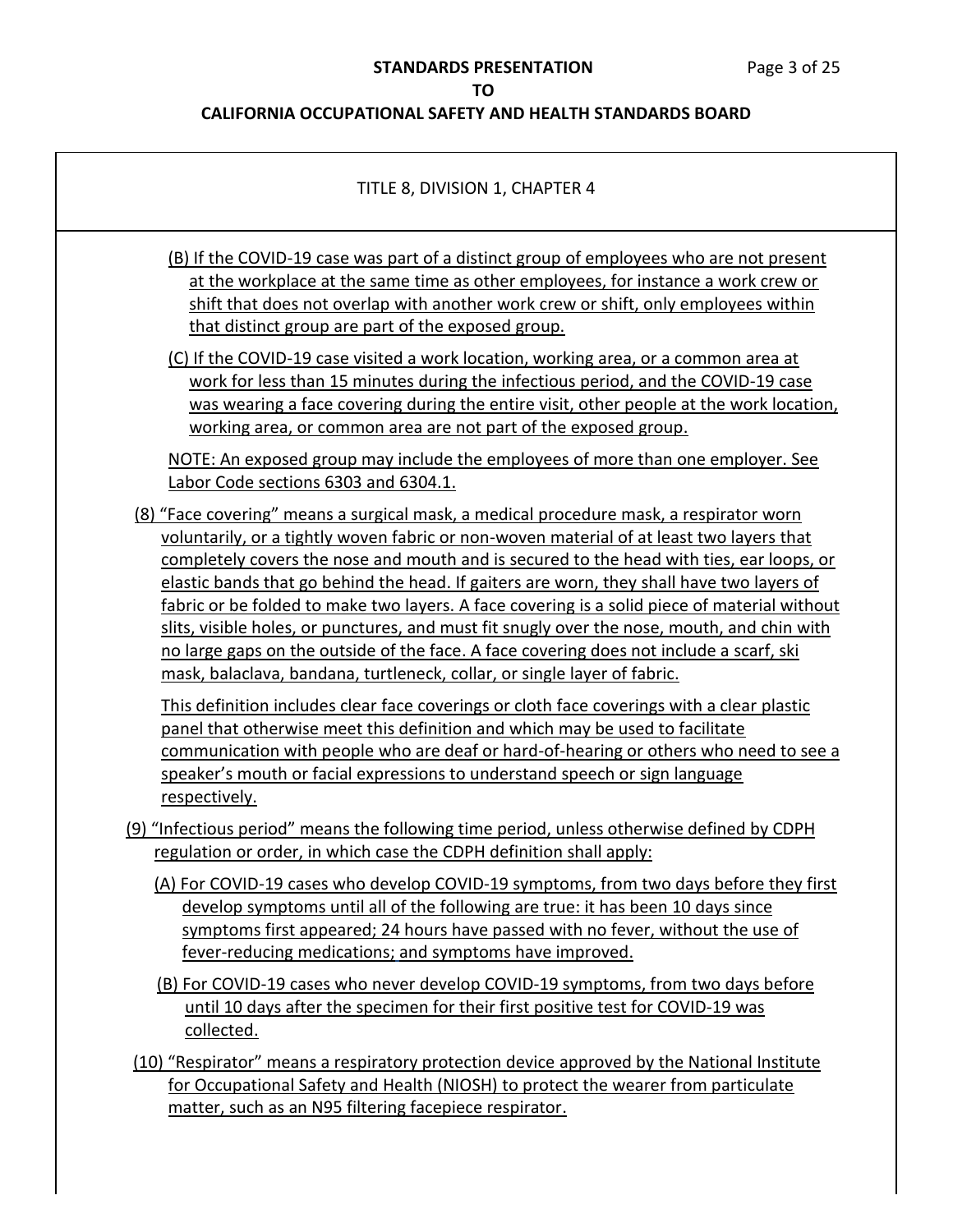#### **CALIFORNIA OCCUPATIONAL SAFETY AND HEALTH STANDARDS BOARD**

#### TITLE 8, DIVISION 1, CHAPTER 4

- (11) "Returned case" means a COVID-19 case who returned to work pursuant to subsection (c)(10) and did not develop any COVID-19 symptoms after returning. A person shall only be considered a returned case for 90 days after the initial onset of COVID-19 symptoms or, if the person never developed COVID-19 symptoms, for 90 days after the first positive test. If a period of other than 90 days is required by a CDPH regulation or order, that period shall apply.
- (12) "Worksite," for the limited purposes of sections 3205 through 3205.4 only, means the building, store, facility, agricultural field, or other location where a COVID-19 case was present during the infectious period. It does not apply to buildings, floors, or other locations of the employer that a COVID-19 case did not enter, locations where the worker worked by themselves without exposure to other employees, or to a worker's personal residence or alternative work location chosen by the worker when working remotely.

 NOTE: The term worksite is used for the purpose of notice requirements in subsections (c)(3)(B)3. and 4. only.

- (c) Written COVID-19 Prevention Program. Employers shall establish, implement, and maintain an effective, written COVID-19 Prevention Program, which may be integrated into the employer's Injury and Illness Prevention Program required by section 3203, or be maintained in a separate document. The written elements of a COVID-19 Prevention Program shall include:
	- (1) System for communicating. The employer shall do all of the following in a form readily understandable by employees:
		- (A) Ask employees to report to the employer, without fear of reprisal, COVID-19 symptoms, possible close contacts, and possible COVID-19 hazards at the workplace.
		- (B) Describe how employees with medical or other conditions that put them at increased risk of severe COVID-19 illness can request accommodations.
		- (C) Provide information about access to COVID-19 testing as described in subsection (c)(5)(I) when testing is required under this section, section 3205.1, or section 3205.2.
		- (D) In accordance with subsection (c)(3)(B), communicate information about COVID-19 other employers, persons, and entities within or in contact with the employer's hazards and the employer's COVID-19 policies and procedures to employees and to workplace.

NOTE: See subsection (c)(3)(C) for confidentiality requirements for COVID-19 cases.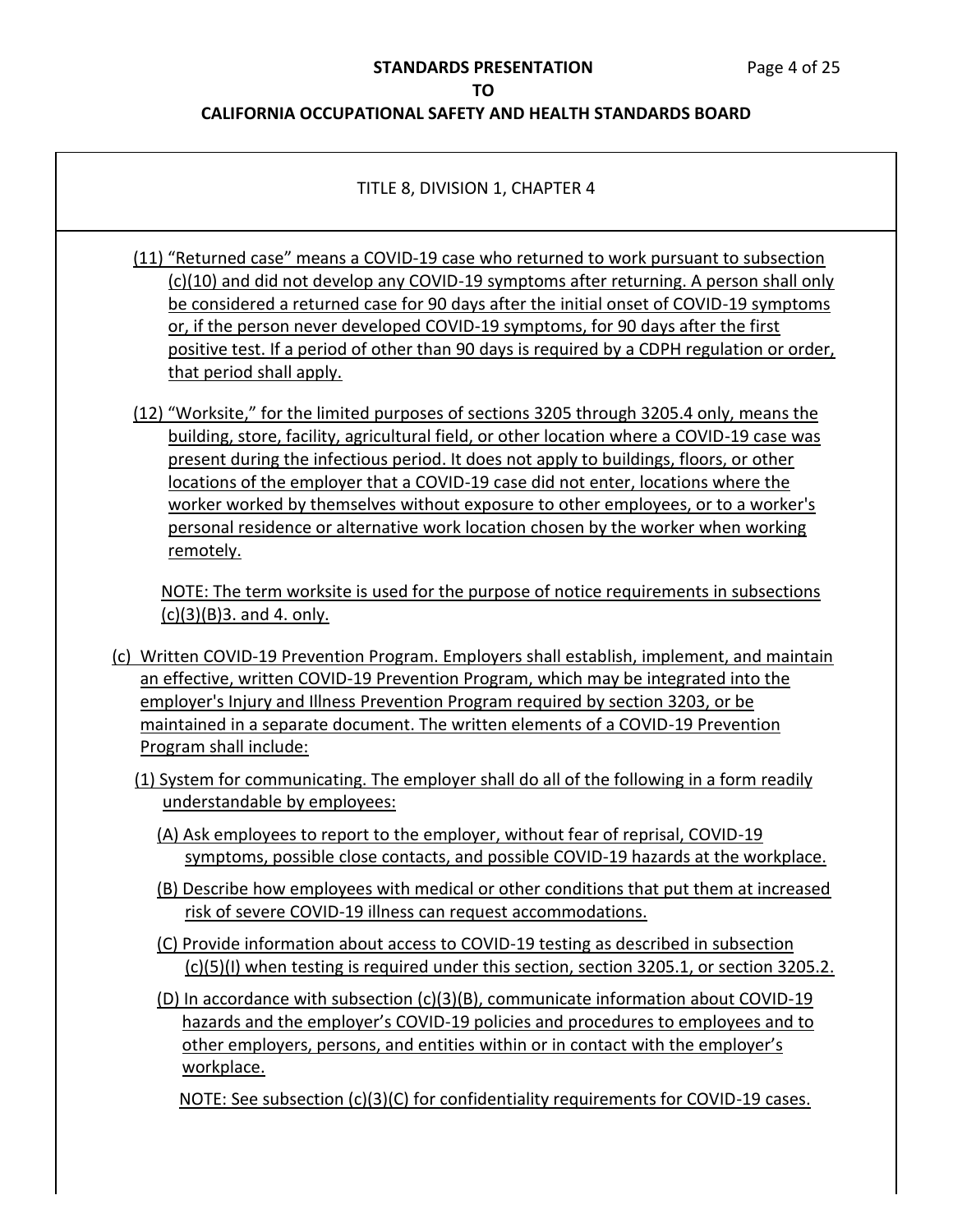| TITLE 8, DIVISION 1, CHAPTER 4                                                                                                                                                                                                                                                                                                                                                                                                                                                                |
|-----------------------------------------------------------------------------------------------------------------------------------------------------------------------------------------------------------------------------------------------------------------------------------------------------------------------------------------------------------------------------------------------------------------------------------------------------------------------------------------------|
| (2) Identification and evaluation of COVID-19 hazards.                                                                                                                                                                                                                                                                                                                                                                                                                                        |
| (A) The employer shall allow for employee and authorized employee representative<br>participation in the identification and evaluation of COVID-19 hazards.                                                                                                                                                                                                                                                                                                                                   |
| (B) The employer shall develop and implement a process for screening employees for and<br>responding to employees with COVID-19 symptoms. The employer may ask<br>employees to evaluate their own symptoms before reporting to work. If the employer<br>conducts screening indoors at the workplace, the employer shall ensure that face<br>coverings are used during screening by both screeners and employees and, if<br>temperatures are measured, that non-contact thermometers are used. |
| (C) The employer shall develop COVID-19 policies and procedures to respond effectively<br>and immediately to individuals at the workplace who are a COVID-19 case to prevent<br>or reduce the risk of transmission of COVID-19 in the workplace.                                                                                                                                                                                                                                              |
| (D) The employer shall conduct a workplace-specific identification of all interactions,<br>areas, activities, processes, equipment, and materials that could potentially expose<br>employees to COVID-19 hazards. Employers shall treat all persons, regardless of<br>symptoms or negative COVID-19 test results, as potentially infectious.                                                                                                                                                  |
| 1. This shall include identification of places and times when people may congregate or<br>come in contact with one another, regardless of whether employees are<br>performing an assigned work task or not, for instance during meetings or trainings<br>and including in and around entrances, bathrooms, hallways, aisles, walkways,<br>elevators, break or eating areas, cool-down areas, and waiting areas.                                                                               |
| 2. This shall include an evaluation of employees' potential workplace exposure to all<br>persons at the workplace or who may enter the workplace, including coworkers,<br>employees of other entities, members of the public, customers or clients, and<br>independent contractors. Employers shall consider how employees and other<br>persons enter, leave, and travel through the workplace, in addition to addressing<br>stationary work.                                                 |
| (E) For indoor locations, the employer shall evaluate how to maximize ventilation with<br>outdoor air; the highest level of filtration efficiency compatible with the existing<br>ventilation system; and whether the use of portable or mounted High Efficiency<br>Particulate Air (HEPA) filtration units, or other air cleaning systems, would reduce the<br>risk of COVID-19 transmission.                                                                                                |
| (F) The employer shall review applicable orders and guidance from the State of California<br>and the local health department related to COVID-19 hazards and prevention. These<br>orders and guidance are both information of general application, including Interim                                                                                                                                                                                                                          |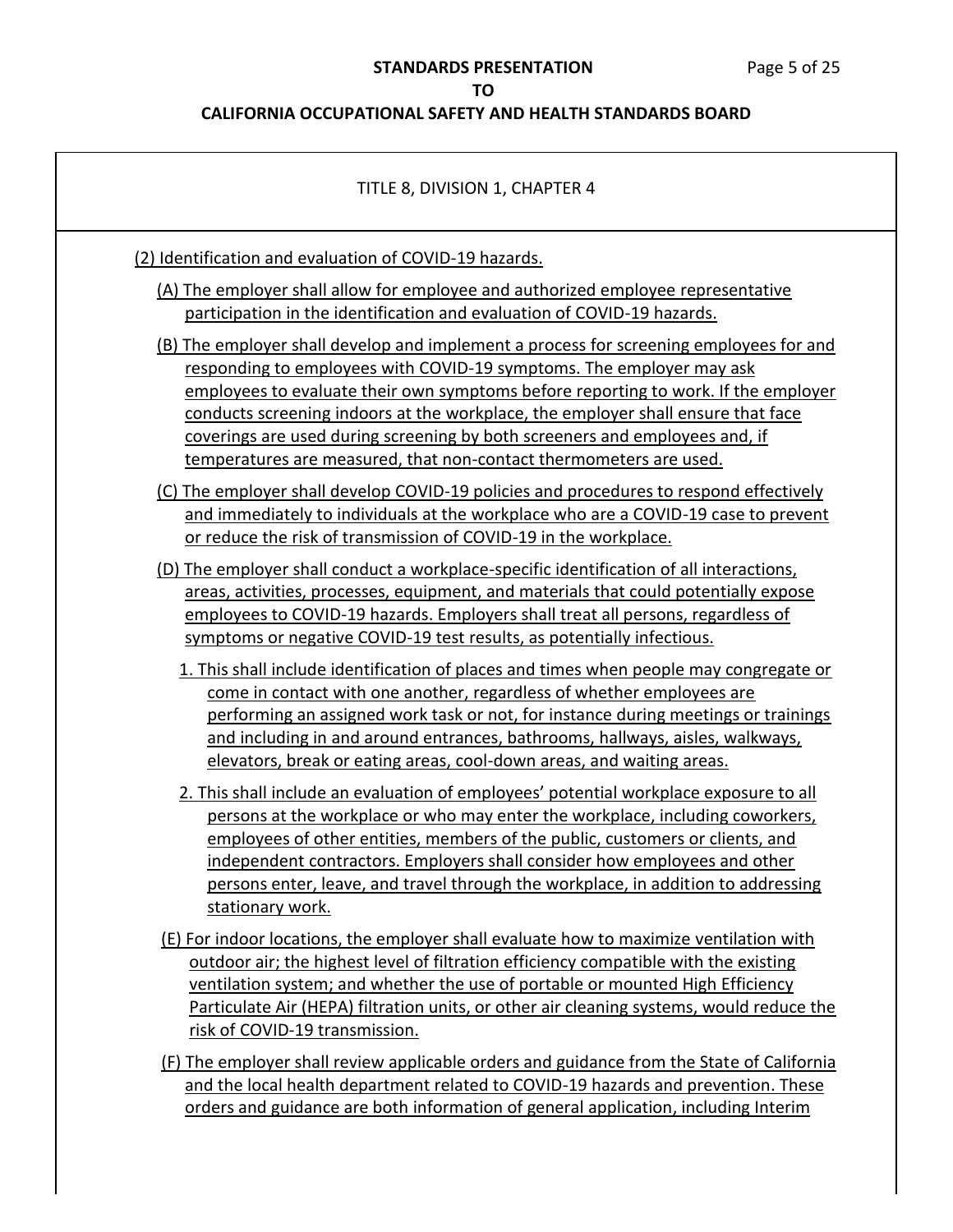## **STANDARDS PRESENTATION** Page 6 of 25

## **TO**

| TITLE 8, DIVISION 1, CHAPTER 4                                                                                                                                                                                                                                                                                                                                                                                                                                                                                                                                                                                                                                                       |
|--------------------------------------------------------------------------------------------------------------------------------------------------------------------------------------------------------------------------------------------------------------------------------------------------------------------------------------------------------------------------------------------------------------------------------------------------------------------------------------------------------------------------------------------------------------------------------------------------------------------------------------------------------------------------------------|
| guidance for Ventilation, Filtration, and Air Quality in Indoor Environments by CDPH,<br>and information specific to the employer's industry, location, and operations.                                                                                                                                                                                                                                                                                                                                                                                                                                                                                                              |
| (G) The employer shall evaluate existing COVID-19 prevention controls at the workplace<br>and the need for different or additional controls. This includes evaluation of controls<br>in subsections $(c)(4)$ , $(c)(6)$ , and $(c)(7)$ .                                                                                                                                                                                                                                                                                                                                                                                                                                             |
| (H) The employer shall conduct periodic inspections as needed to identify unhealthy<br>conditions, work practices, and work procedures related to COVID-19 and to ensure<br>compliance with employers' COVID-19 policies and procedures.                                                                                                                                                                                                                                                                                                                                                                                                                                             |
| (3) Investigating and responding to COVID-19 cases in the workplace.                                                                                                                                                                                                                                                                                                                                                                                                                                                                                                                                                                                                                 |
| (A) Employers shall have an effective procedure to investigate COVID-19 cases in the<br>workplace. This includes procedures for seeking information from employees<br>regarding COVID-19 cases and close contacts, COVID-19 test results, and onset of<br>COVID-19 symptoms, and identifying and recording COVID-19 cases.                                                                                                                                                                                                                                                                                                                                                           |
| (B) The employer shall take the following actions when there has been a COVID-19 case at<br>the place of employment:                                                                                                                                                                                                                                                                                                                                                                                                                                                                                                                                                                 |
| 1. Determine the day and time the COVID-19 case was last present and, to the extent<br>possible, the date of the positive COVID-19 test(s) and/or diagnosis, and the date<br>the COVID-19 case first had one or more COVID-19 symptoms, if any were<br>experienced.                                                                                                                                                                                                                                                                                                                                                                                                                  |
| 2. Determine who may have had a close contact. This requires an evaluation of the<br>activities of the COVID-19 case and all locations at the workplace which may have<br>been visited by the COVID-19 case during the infectious period.                                                                                                                                                                                                                                                                                                                                                                                                                                            |
| NOTE: See subsection (c)(9) for exclusion requirements for employees after a close<br>contact.                                                                                                                                                                                                                                                                                                                                                                                                                                                                                                                                                                                       |
| 3. Within one business day of the time the employer knew or should have known of a<br>COVID-19 case, the employer shall give written notice, in a form readily<br>understandable by employees, that people at the worksite may have been exposed<br>to COVID-19. The notice shall be written in a way that does not reveal any personal<br>identifying information of the COVID-19 case, and in the manner the employer<br>normally uses to communicate employment-related information. Written notice<br>may include, but is not limited to, personal service, email, or text message if it can<br>reasonably be anticipated to be received by the employee within one business day |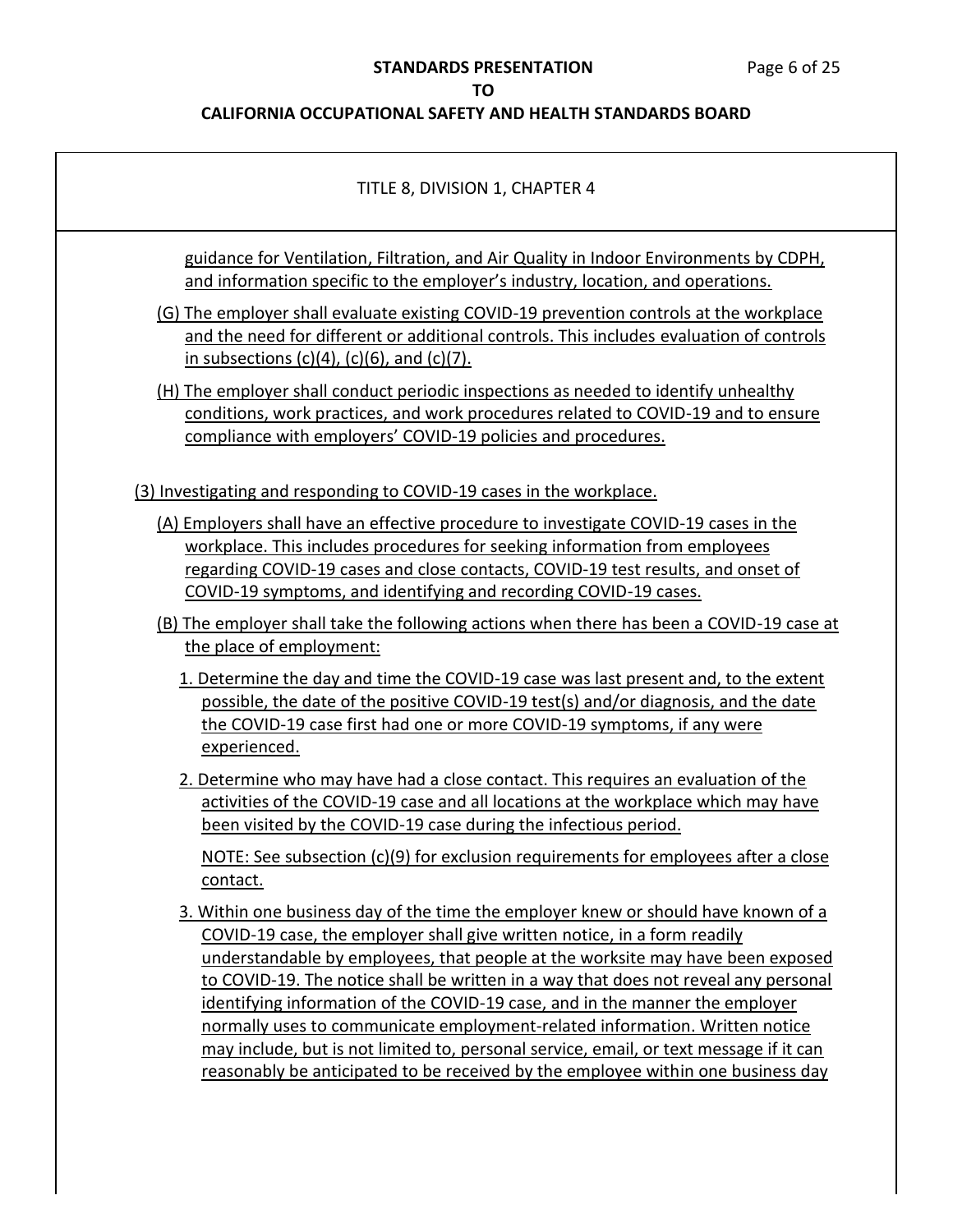| TITLE 8, DIVISION 1, CHAPTER 4                                                                                                                                                                                                                                                                                                                                                                                                                                      |
|---------------------------------------------------------------------------------------------------------------------------------------------------------------------------------------------------------------------------------------------------------------------------------------------------------------------------------------------------------------------------------------------------------------------------------------------------------------------|
| of sending. The notice shall include the cleaning and disinfection plan required by<br>Labor Code section 6409.6(a)(4). The notice must be sent to the following:                                                                                                                                                                                                                                                                                                   |
| a. All employees who were on the premises at the same worksite as the COVID-19<br>case during the infectious period. If the employer should reasonably know that<br>an employee has not received the notice, or has limited literacy in the language<br>used in the notice, the employer shall provide verbal notice, as soon as<br>practicable, in a language understandable by the employee.                                                                      |
| b. Independent contractors and other employers on the premises at the same<br>worksite as the COVID-19 case during the infectious period.                                                                                                                                                                                                                                                                                                                           |
| 4. Within one business day of the time the employer knew or should have known of<br>the COVID-19 case, the employer shall:                                                                                                                                                                                                                                                                                                                                          |
| a. provide the notice required by Labor Code section 6409.6(a)(2) and (c) to the<br>authorized representative, if any, of the COVID-19 case and of any employee who<br>had a close contact; and                                                                                                                                                                                                                                                                     |
| b. provide the notice required by Labor Code section 6409.6(a)(4) to the<br>authorized representative, if any, of any employee who was on the premises at the<br>same worksite as the COVID-19 case during the infectious period.                                                                                                                                                                                                                                   |
| 5. Make COVID-19 testing available at no cost, during paid time, to all employees of<br>the employer who had a close contact in the workplace and provide them with the<br>information on benefits described in subsections $(c)(5)(B)$ and $(c)(9)(C)$ .                                                                                                                                                                                                           |
| <b>EXCEPTION TO subsection (c)(3)(B)5.: The employer is not required to make COVID-19</b><br>testing available to returned cases.                                                                                                                                                                                                                                                                                                                                   |
| 6. Investigate whether workplace conditions could have contributed to the risk of<br>COVID-19 exposure and what could be done to reduce exposure to COVID-19<br>hazards.                                                                                                                                                                                                                                                                                            |
| (C) Personal identifying information of COVID-19 cases or persons with COVID-19<br>symptoms, and any employee medical records required by this section or by sections<br>3205.1 through 3205.4, shall be kept confidential unless disclosure is required or<br>permitted by law. Unredacted information on COVID-19 cases shall be provided to the<br>local health department, CDPH, the Division, and NIOSH immediately upon request,<br>and when required by law. |
| (4) Correction of COVID-19 hazards. Employers shall implement effective policies and/or<br>procedures for correcting unsafe or unhealthy conditions, work practices, policies and                                                                                                                                                                                                                                                                                   |
| procedures in a timely manner based on the severity of the hazard. This includes, but is                                                                                                                                                                                                                                                                                                                                                                            |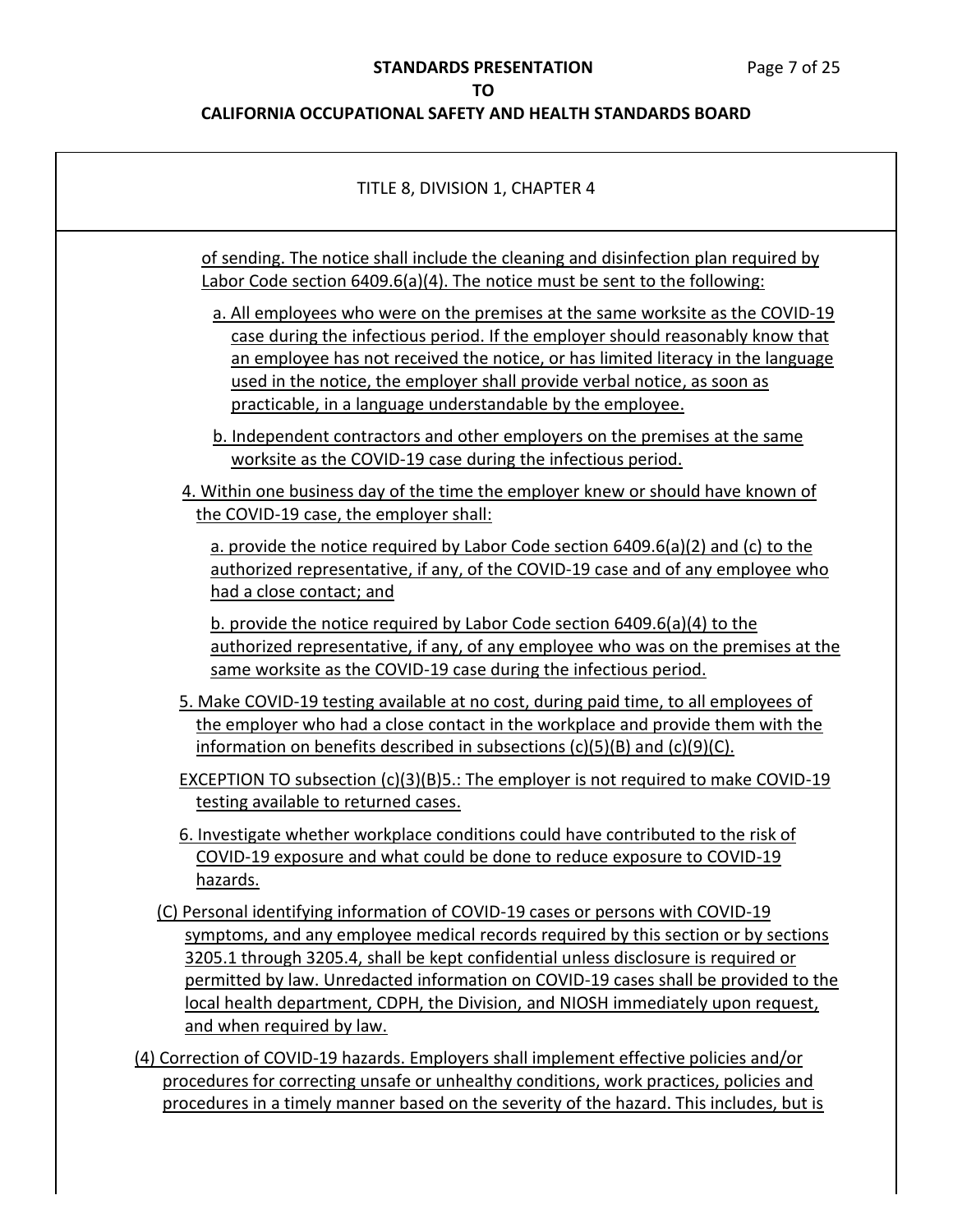## **STANDARDS PRESENTATION** Page 8 of 25

## **TO**

| TITLE 8, DIVISION 1, CHAPTER 4                                                                                                                                                                                                                                                                                                                                                                                              |
|-----------------------------------------------------------------------------------------------------------------------------------------------------------------------------------------------------------------------------------------------------------------------------------------------------------------------------------------------------------------------------------------------------------------------------|
| not limited to, implementing controls and/or policies and procedures in response to the<br>evaluations conducted under subsections (c)(2) and (c)(3) and implementing the controls<br>required by subsections $(c)(6)$ and $(c)(7)$ .                                                                                                                                                                                       |
| (5) Training and instruction. The employer shall provide effective training and instruction to<br>employees that includes the following:                                                                                                                                                                                                                                                                                    |
| (A) The employer's COVID-19 policies and procedures to protect employees from COVID-<br>19 hazards, and how to participate in the identification and evaluation of COVID-19<br>hazards under subsection $(c)(2)(A)$ .                                                                                                                                                                                                       |
| (B) Information regarding COVID-19-related benefits to which the employee may be<br>entitled under applicable federal, state, or local laws. This includes any benefits<br>available under legally mandated sick and vaccination leave, if applicable, workers'<br>compensation law, local governmental requirements, the employer's own leave<br>policies, leave guaranteed by contract, and this section.                 |
| (C) The fact that COVID-19 is an infectious disease that can be spread through the air<br>when an infectious person talks or vocalizes, sneezes, coughs, or exhales; that COVID-<br>19 may be transmitted when a person touches a contaminated object and then<br>touches their eyes, nose, or mouth, although that is less common; and that an<br>infectious person may have no symptoms.                                  |
| (D) The fact that particles containing the virus can travel more than six feet, especially<br>indoors, so physical distancing, face coverings, increased ventilation indoors, and<br>respiratory protection decrease the spread of COVID-19, but are most effective when<br>used in combination.                                                                                                                            |
| (E) The employer's policies for providing respirators, and the right of employees to<br>request a respirator for voluntary use as stated in this section, without fear of<br>retaliation and at no cost to employees. Whenever respirators are provided for<br>voluntary use under this section or sections 3205.1 through 3205.4, the employer shall<br>provide effective training and instruction to employees regarding: |
| 1. How to properly wear the respirator provided;                                                                                                                                                                                                                                                                                                                                                                            |
| 2. How to perform a seal check according to the manufacturer's instructions each time<br>a respirator is worn, and the fact that facial hair interferes with a seal.                                                                                                                                                                                                                                                        |
| (F) The importance of frequent hand washing with soap and water for at least 20 seconds<br>and using hand sanitizer when employees do not have immediate access to a sink or<br>hand washing facility, and that hand sanitizer does not work if the hands are soiled.                                                                                                                                                       |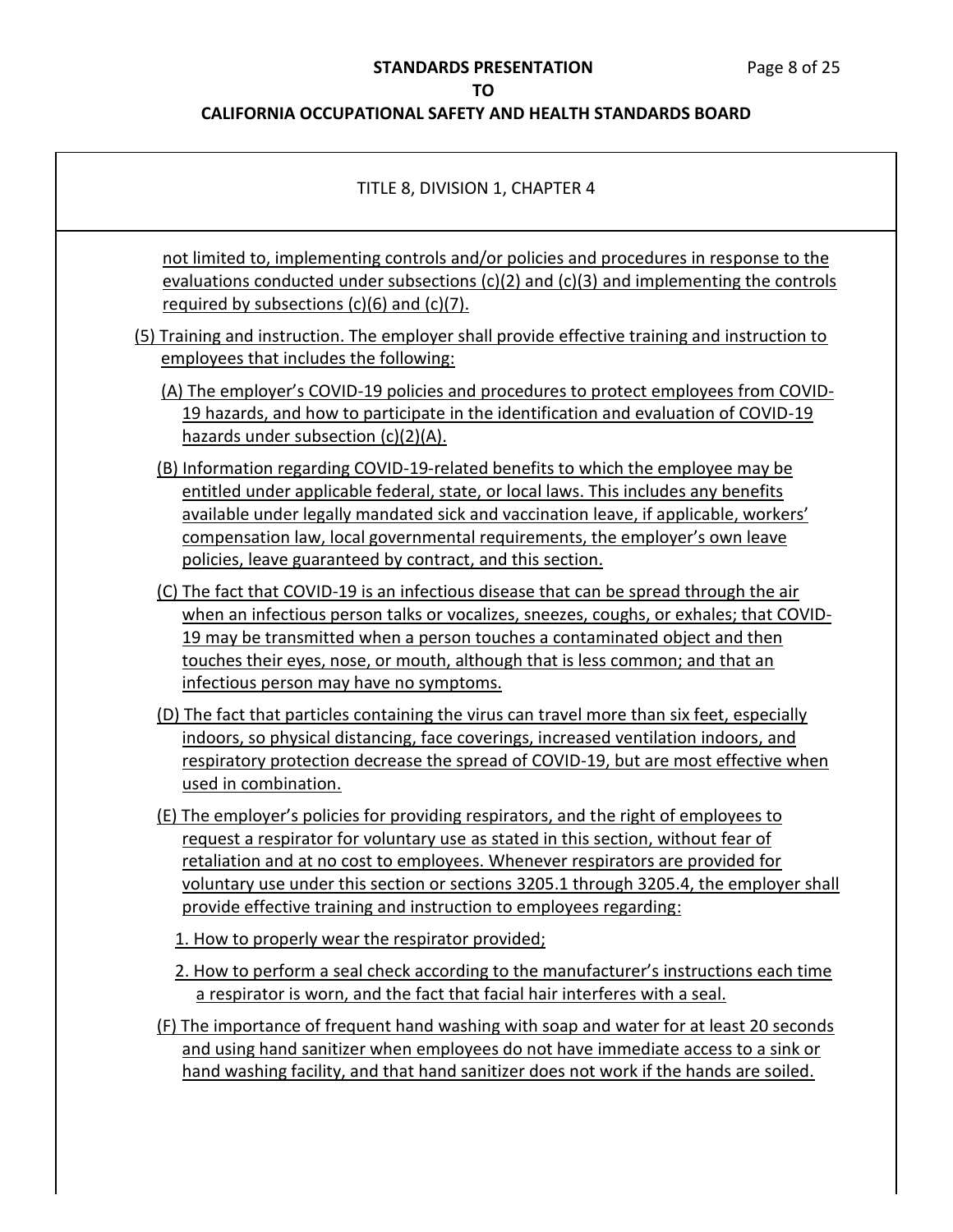| TITLE 8, DIVISION 1, CHAPTER 4                                                                                                                                                                                                                                                                    |
|---------------------------------------------------------------------------------------------------------------------------------------------------------------------------------------------------------------------------------------------------------------------------------------------------|
| (G) Proper use of face coverings and the fact that face coverings are not respiratory<br>protective equipment. COVID-19 is an airborne disease. N95s and more protective<br>respirators protect the users from airborne disease while face coverings primarily<br>protect people around the user. |
| (H) COVID-19 symptoms, and the importance of not coming to work and obtaining a<br>COVID-19 test if the employee has COVID-19 symptoms.                                                                                                                                                           |
| (I) Information on the employer's COVID-19 policies; how to access COVID-19 testing and<br>vaccination; and the fact that vaccination is effective at preventing COVID-19,<br>protecting against both transmission and serious illness or death.                                                  |
| (J) The conditions under which face coverings must be worn at the workplace and that<br>employees can request face coverings from the employer at no cost to the employee<br>and can wear them at work, regardless of vaccination status, without fear of<br>retaliation.                         |
| (6) Face coverings.                                                                                                                                                                                                                                                                               |
| (A) Employers shall provide face coverings and ensure they are worn by employees when<br>required by orders from CDPH.                                                                                                                                                                            |
| (B) Employers shall ensure that required face coverings are clean and undamaged, and<br>that they are worn over the nose and mouth. Face shields are not a replacement for<br>face coverings, although they may be worn together for additional protection.                                       |
| (C) When employees are required to wear face coverings under this section or sections<br>3205.1 through 3205.4, the following exceptions apply:                                                                                                                                                   |
| 1. When an employee is alone in a room or vehicle.                                                                                                                                                                                                                                                |
| 2. While eating or drinking at the workplace, provided employees are at least six feet<br>apart and outside air supply to the area, if indoors, has been maximized to the<br>extent feasible.                                                                                                     |
| 3. Employees wearing respirators required by the employer and used in compliance<br>with section 5144.                                                                                                                                                                                            |
| 4. Employees who cannot wear face coverings due to a medical or mental health<br>condition or disability, or who are hearing-impaired or communicating with a<br>hearing-impaired person.                                                                                                         |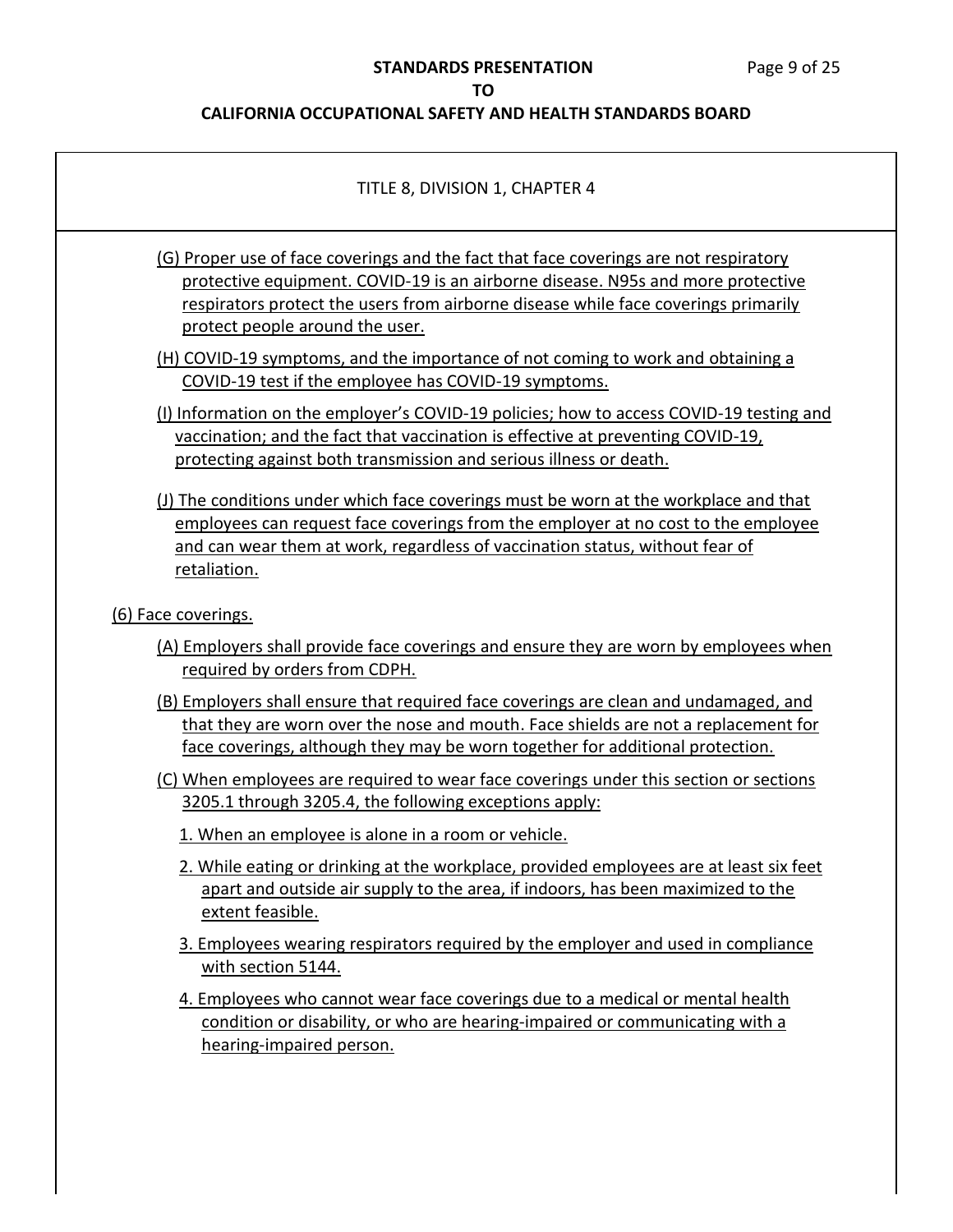| TITLE 8, DIVISION 1, CHAPTER 4                                                                                                                                                                                                                                                                                                                                                                                                                                                                                                              |
|---------------------------------------------------------------------------------------------------------------------------------------------------------------------------------------------------------------------------------------------------------------------------------------------------------------------------------------------------------------------------------------------------------------------------------------------------------------------------------------------------------------------------------------------|
| 5. Specific tasks which cannot feasibly be performed with a face covering. This<br>exception is limited to the time period in which such tasks are actually being<br>performed.                                                                                                                                                                                                                                                                                                                                                             |
| (D) Employees exempted from wearing face coverings pursuant to subsection $(c)(6)(c)4$ .<br>due to a medical condition, mental health condition, or disability shall wear an<br>effective non-restrictive alternative, such as a face shield with a drape on the bottom,<br>if their condition or disability permits it. If their condition or disability does not permit<br>a non-restrictive alternative, the employee shall be tested at least weekly for COVID-<br>19 during paid time and at no cost to the employee.                  |
| (E) Any employee not wearing a face covering, pursuant to the exception in subsection<br>(c)(6)(C)5. shall be tested at least weekly for COVID-19 during paid time and at no cost<br>to the employee. Employers may not use the provisions of subsection $(c)(6)(E)$ as an<br>alternative to face coverings when face coverings are otherwise required by this<br>section.                                                                                                                                                                  |
| (F) No employer shall prevent any employee from wearing a face covering when not<br>required by this section, unless it would create a safety hazard, such as interfering<br>with the safe operation of equipment.                                                                                                                                                                                                                                                                                                                          |
| (G) When face coverings are not required by this section or by sections 3205.1 through<br>3205.4, employers shall provide face coverings to employees upon request, regardless<br>of vaccination status.                                                                                                                                                                                                                                                                                                                                    |
| (H) Employers shall implement measures to communicate to non-employees the face<br>coverings requirements on their premises.                                                                                                                                                                                                                                                                                                                                                                                                                |
| (7) Other engineering controls, administrative controls, and personal protective equipment.<br>(A) For buildings with mechanical or natural ventilation, or both, employers shall<br>maximize the quantity of outside air provided to the extent feasible, except when<br>the United States Environmental Protection Agency (EPA) Air Quality Index is greater<br>than 100 for any pollutant or if opening windows or maximizing outdoor air by other<br>means would cause a hazard to employees, for instance from excessive heat or cold. |
| (B) To protect employees from COVID-19 hazards, the employer shall evaluate its<br>handwashing facilities, determine the need for additional facilities, encourage and<br>allow time for employee handwashing, and provide employees with an effective hand<br>sanitizer. Employers shall encourage employees to wash their hands for at least 20<br>seconds each time. Provision or use of hand sanitizers with methyl alcohol is<br>prohibited.                                                                                           |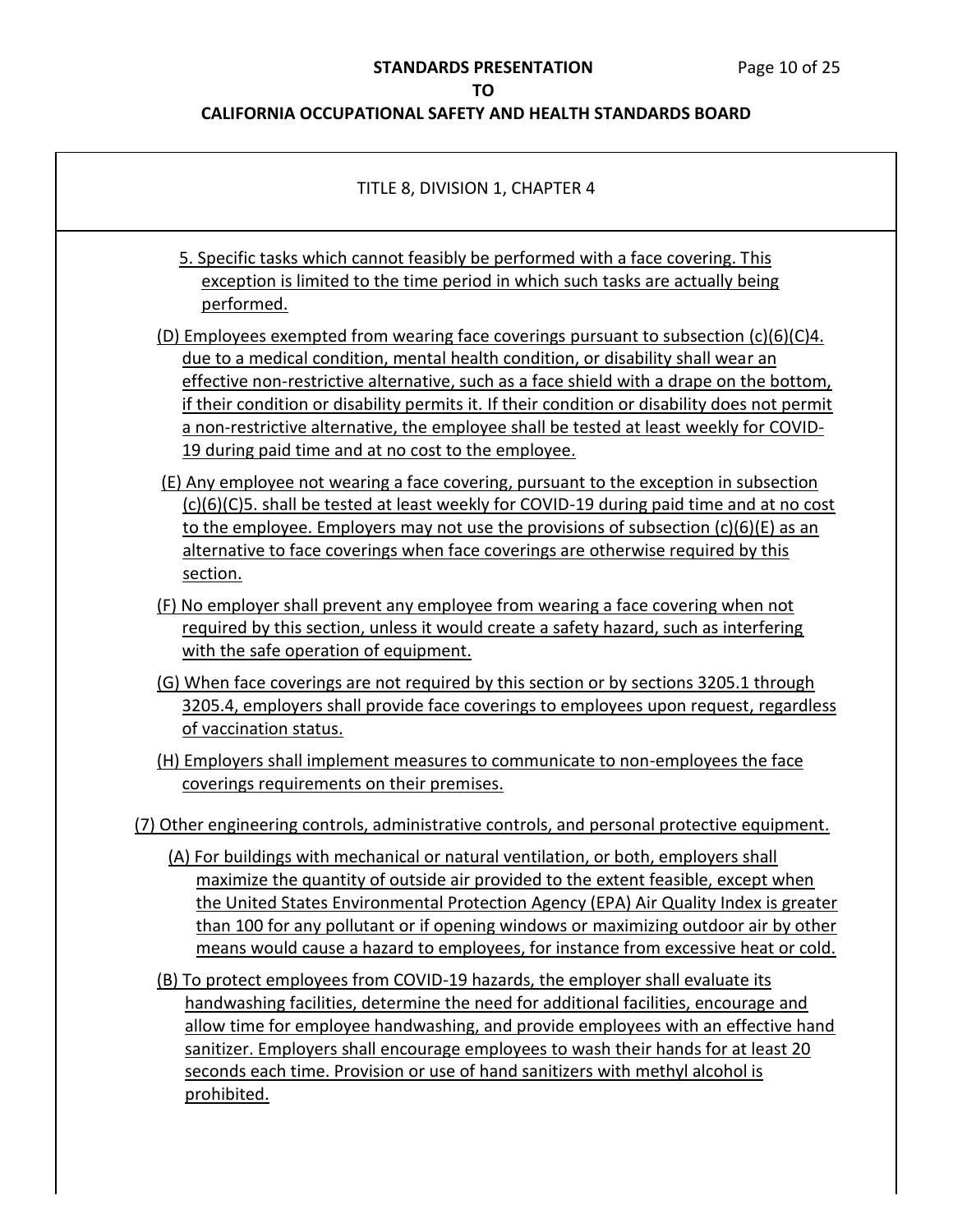| TITLE 8, DIVISION 1, CHAPTER 4                                                                                                                                                                                                                                                                                                                                                                                                                                           |
|--------------------------------------------------------------------------------------------------------------------------------------------------------------------------------------------------------------------------------------------------------------------------------------------------------------------------------------------------------------------------------------------------------------------------------------------------------------------------|
| (C) Personal protective equipment.<br>1. Employers shall evaluate the need for personal protective equipment to prevent<br>exposure to COVID-19 hazards, such as gloves, goggles, and face shields, and<br>provide such personal protective equipment as needed.                                                                                                                                                                                                         |
| 2. Upon request, employers shall provide respirators for voluntary use in compliance<br>with subsection $5144(c)(2)$ to all employees who are working indoors or in vehicles<br>with more than one person. Whenever an employer makes respirators for voluntary<br>use available, under this section or sections 3205.1 through 3205.4, the employer<br>shall encourage their use and shall ensure that employees are provided with a<br>respirator of the correct size. |
| 3. Employers shall provide and ensure use of respirators in compliance with section<br>5144 when deemed necessary by the Division through the Issuance of Order to<br>Take Special Action, in accordance with title 8, section 332.3.                                                                                                                                                                                                                                    |
| 4. Employers shall provide and ensure use of eye protection and respiratory protection<br>in compliance with section 5144 when employees are exposed to procedures that<br>may aerosolize potentially infectious material such as saliva or respiratory tract<br>fluids.                                                                                                                                                                                                 |
| NOTE: Examples of work covered by subsection (c)(7)(C)4. include, but are not<br>limited to, certain dental procedures and outpatient medical specialties not covered<br>by section 5199.                                                                                                                                                                                                                                                                                |
| (D) Testing of symptomatic employees. Employers shall make COVID-19 testing available<br>at no cost to employees with COVID-19 symptoms, during employees' paid time.                                                                                                                                                                                                                                                                                                    |
| (8) Reporting, recordkeeping, and access.<br>(A) The employer shall report information about COVID-19 cases and outbreaks at the<br>workplace to the local health department whenever required by law, and shall<br>provide any related information requested by the local health department. The<br>employer shall report all information to the local health department as required by<br>Labor Code section 6409.6.                                                   |
| (B) The employer shall maintain records of the steps taken to implement the written<br>COVID-19 Prevention Program in accordance with section 3203(b).<br>(C) The written COVID-19 Prevention Program shall be made available at the workplace to                                                                                                                                                                                                                        |
| employees, authorized employee representatives, and to representatives of the<br>Division immediately upon request.                                                                                                                                                                                                                                                                                                                                                      |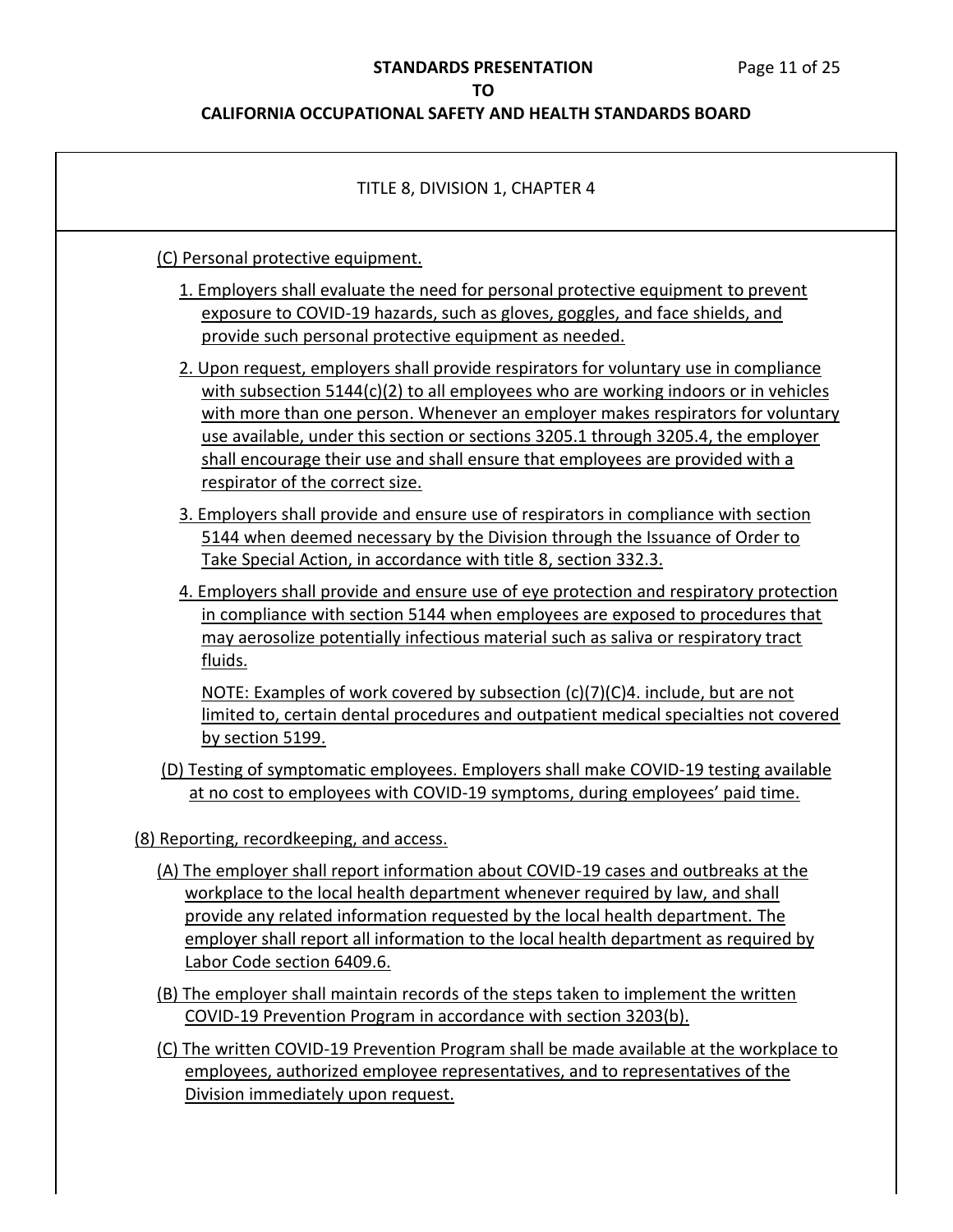#### **STANDARDS PRESENTATION** Page 12 of 25

**TO** 

#### **CALIFORNIA OCCUPATIONAL SAFETY AND HEALTH STANDARDS BOARD**

## TITLE 8, DIVISION 1, CHAPTER 4 (D) The employer shall keep a record of and track all COVID-19 cases with the employee's name, contact information, occupation, location where the employee worked, the date of the last day at the workplace, and the date of a positive COVID-19 test. (9) Exclusion of COVID-19 cases and employees who had a close contact. The purpose of this subsection is to limit transmission of COVID-19 in the workplace. (A) Employers shall ensure that COVID-19 cases are excluded from the workplace until the return to work requirements of subsection (c)(10) are met. (B) Employers shall review current CDPH guidance for persons who had close contacts, including any guidance regarding quarantine or other measures to reduce transmission. Employers shall develop, implement, and maintain effective policies to prevent transmission of COVID-19 by persons who had close contacts. (C) For employees excluded from work under subsection (c)(9), employers shall continue and maintain an employee's earnings, wages, seniority, and all other employee rights and benefits, including the employee's right to their former job status, as if the employee had not been removed from their job. Employers may use employer- provided employee sick leave for this purpose to the extent permitted by law. Wages due under this subsection are subject to existing wage payment obligations and must be paid at the employee's regular rate of pay no later than the regular pay day for the pay period(s) in which the employee is excluded. Unpaid wages owed under this subsection are subject to enforcement through procedures available in existing law. If an employer determines that one of the exceptions below applies, it shall inform the disability payments or was covered by workers' compensation and received that the close contact is not work related. (D) Subsection (c)(9) does not limit any other applicable law, employer policy, or collective bargaining agreement that provides for greater protections. (E) At the time of exclusion, the employer shall provide the employee the information on benefits described in subsections (c)(5)(B) and (c)(9)(C). (10) Return to work criteria. The following return to work criteria shall apply to COVID-19 cases and employees excluded under sections 3205.1 and 3205.2. The employer must demonstrate it has met the applicable requirements below: employee of the denial and the applicable exception. EXCEPTION 1: Subsection (c)(9)(C) does not apply where the employee received temporary disability. EXCEPTION 2: Subsection (c)(9)(C) does not apply where the employer demonstrates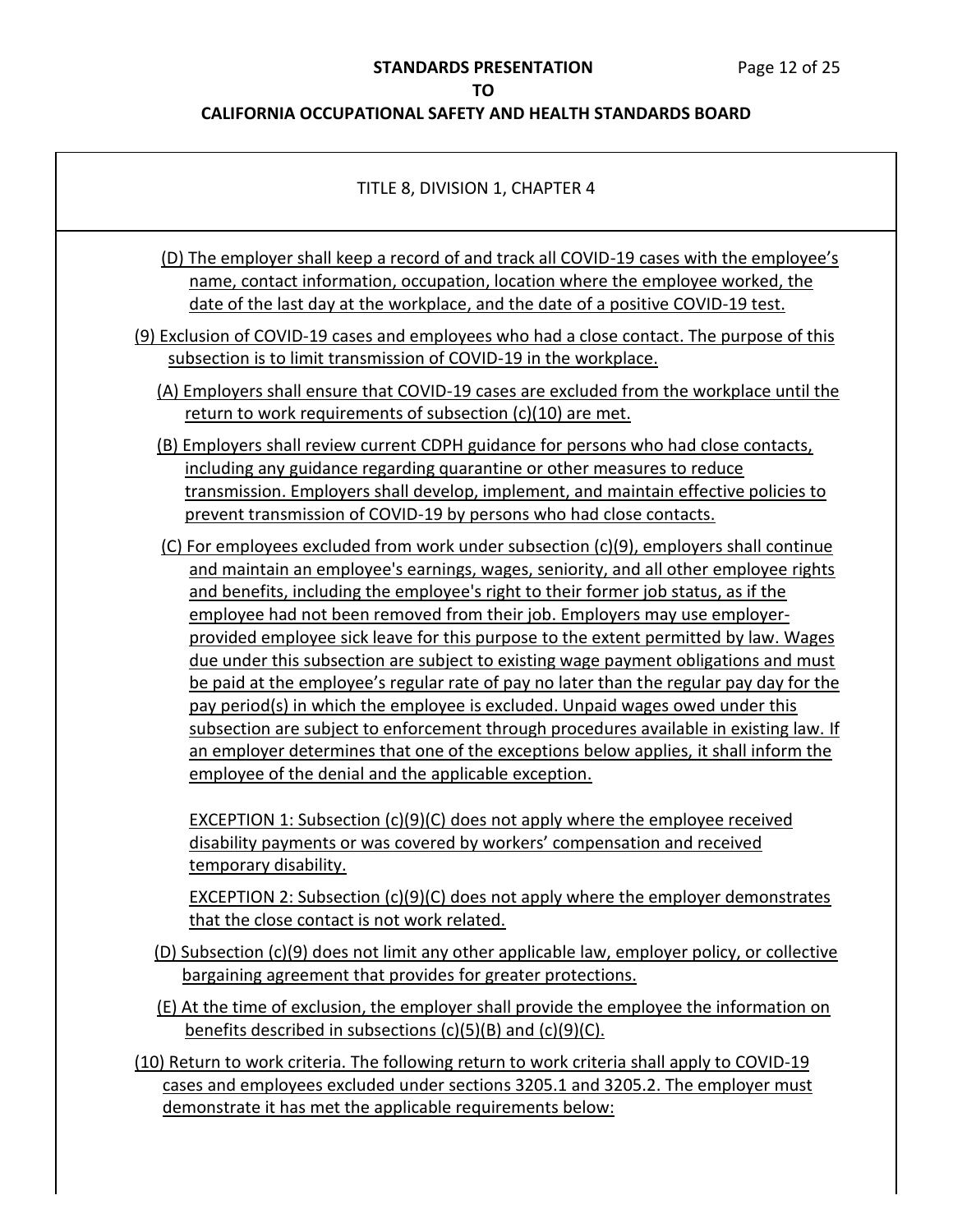| TITLE 8, DIVISION 1, CHAPTER 4                                                                                                                                                                                                                                                                                                                                                                                                                   |
|--------------------------------------------------------------------------------------------------------------------------------------------------------------------------------------------------------------------------------------------------------------------------------------------------------------------------------------------------------------------------------------------------------------------------------------------------|
| (A) COVID-19 cases, regardless of vaccination status or previous infection, who do not<br>develop COVID-19 symptoms or whose COVID-19 symptoms are resolving, shall not<br>return to work until:                                                                                                                                                                                                                                                 |
| 1. At least five days have passed from the date that COVID-19 symptoms began or, if<br>the person does not develop COVID-19 symptoms, from the date of first positive<br>COVID-19 test;                                                                                                                                                                                                                                                          |
| 2. At least 24 hours have passed since a fever of 100.4 degrees Fahrenheit or higher<br>has resolved without the use of fever reducing medications; and                                                                                                                                                                                                                                                                                          |
| 3. A negative COVID-19 test from a specimen collected on the fifth day or later is<br>obtained; or, if unable to test or the employer chooses not to require a test, 10 days<br>have passed from the date that COVID-19 symptoms began or, if the person does not<br>develop COVID-19 symptoms, from the date of first positive COVID-19 test.                                                                                                   |
| (B) COVID-19 cases, regardless of vaccination status or previous infection, whose COVID-<br>19 symptoms are not resolving, may not return to work until:                                                                                                                                                                                                                                                                                         |
| 1. At least 24 hours have passed since a fever of 100.4 degrees Fahrenheit or higher<br>has resolved without the use of fever-reducing medication; and                                                                                                                                                                                                                                                                                           |
| 2. Symptoms are resolving or 10 days have passed from when the symptoms began.                                                                                                                                                                                                                                                                                                                                                                   |
| (C) Regardless of vaccination status, previous infection, or lack of COVID-19 symptoms, a<br>COVID-19 case shall wear a face covering in the workplace until 10 days have passed<br>since the date that COVID-19 symptoms began or, if the person did not have COVID-<br>19 symptoms, from the date of their first positive COVID-19 test.                                                                                                       |
| (D) The requirements in subsections $(c)(10)(A)$ and $(c)(10)(B)$ apply regardless of whether<br>an employee has previously been excluded or other precautions were taken in<br>response to an employee's close contact or membership in an exposed group.                                                                                                                                                                                       |
| (E) If an order to isolate, quarantine, or exclude an employee is issued by a local or state<br>health official, the employee shall not return to work until the period of isolation or<br>guarantine is completed or the order is lifted. If no period was specified, then the<br>period shall be in accordance with the return to work periods in subsection $(c)(10)$ .                                                                       |
| (F) If no violations of local or state health officer orders for isolation, quarantine, or<br>exclusion would result, the Division may, upon request, allow employees to return to<br>work on the basis that the removal of an employee would create undue risk to a<br>community's health and safety. In such cases, the employer shall develop, implement,<br>and maintain effective control measures to prevent transmission in the workplace |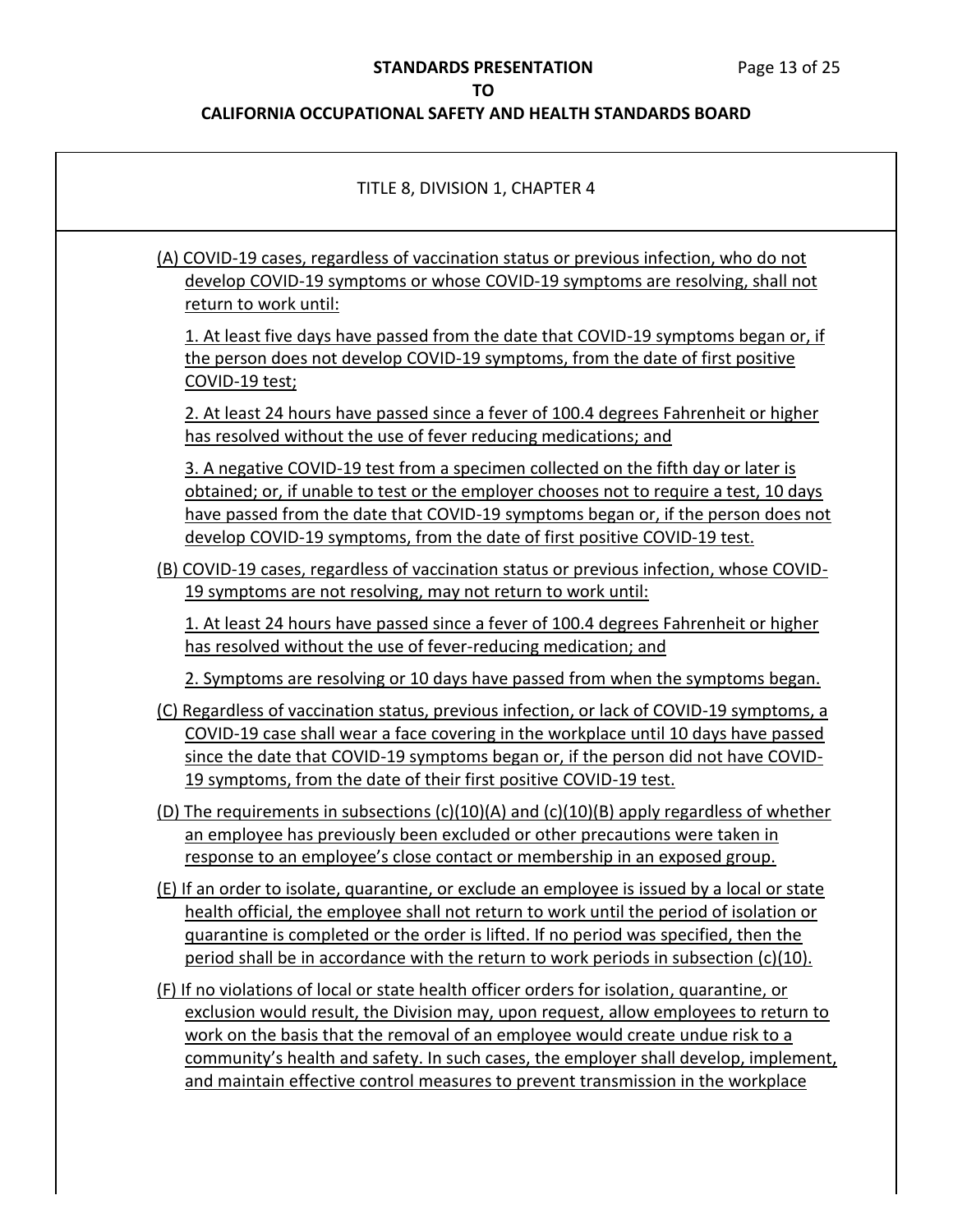#### **STANDARDS PRESENTATION** Page 14 of 25

#### **TO**

## **CALIFORNIA OCCUPATIONAL SAFETY AND HEALTH STANDARDS BOARD**

#### TITLE 8, DIVISION 1, CHAPTER 4

 including providing isolation for the employee at the workplace and, if isolation is not feasible, the use of respirators in the workplace.

Note: Authority cited: Section 142.3, Labor Code. Reference: Sections 142.3, 144.6, and 6409.6, Labor Code.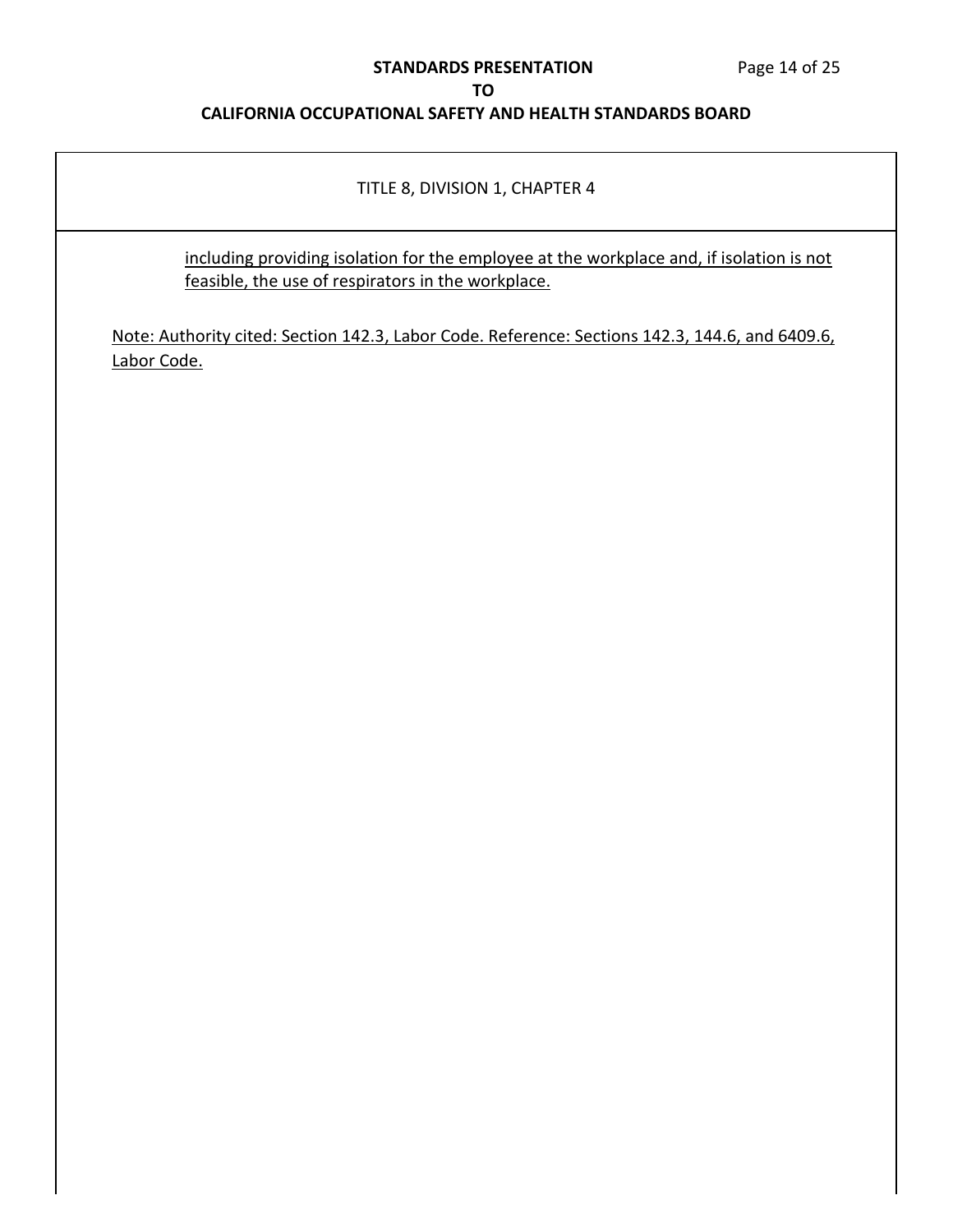#### **STANDARDS PRESENTATION** Page 15 of 25

#### **TO**

#### **CALIFORNIA OCCUPATIONAL SAFETY AND HEALTH STANDARDS BOARD**

#### TITLE 8, DIVISION 1, CHAPTER 4

Adopt Section 3205.1 to read:

§ 3205.1. Multiple COVID-19 Infections and COVID-19 Outbreaks.

(a) Scope.

- (1) This section applies to a workplace covered by section 3205 if three or more employee COVID-19 cases within an exposed group, as defined by section 3205(b), visited the workplace during their infectious period at any time during a 14-day period.
- (2) This section shall apply until there are no new COVID-19 cases detected in the exposed group for a 14-day period.

(b) COVID-19 testing.

- (1) The employer shall make COVID-19 testing available at no cost to its employees within the exposed group, during employees' paid time, except:
	- (A) Employees who were not present at the workplace during the relevant 14-day period(s) under subsection (a).
	- (B) For returned cases who did not develop COVID-19 symptoms after returning to work pursuant to subsection 3205(c)(10), no testing is required.
- (2) COVID-19 testing shall consist of the following:
	- available to all employees in the exposed group, regardless of vaccination status, and then again one week later. Negative COVID-19 test results of employees with COVID- 19 exposure shall not impact the duration of any quarantine, isolation, or exclusion period required by, or orders issued by, the local health department. (A) Immediately upon being covered by this section, the employer shall make testing
	- (B) After the first two COVID-19 tests required by subsection (b)(2)(A), employers shall make COVID-19 testing available once a week at no cost, during paid time, to all employees in the exposed group who remain at the workplace, or more frequently if recommended by the local health department, until this section no longer applies pursuant to subsection (a)(2).
	- (C) Employees who had close contacts shall have a negative COVID-19 test taken within three and five days after the close contact or shall be excluded and follow the return to work requirements of subsection 3205(c)(10) starting from the date of the last known close contact.

 (c) Employers shall make additional testing available at no cost to employees, during employees' paid time, when deemed necessary by the Division through the Issuance of Order to Take Special Action, in accordance with title 8, section 332.3.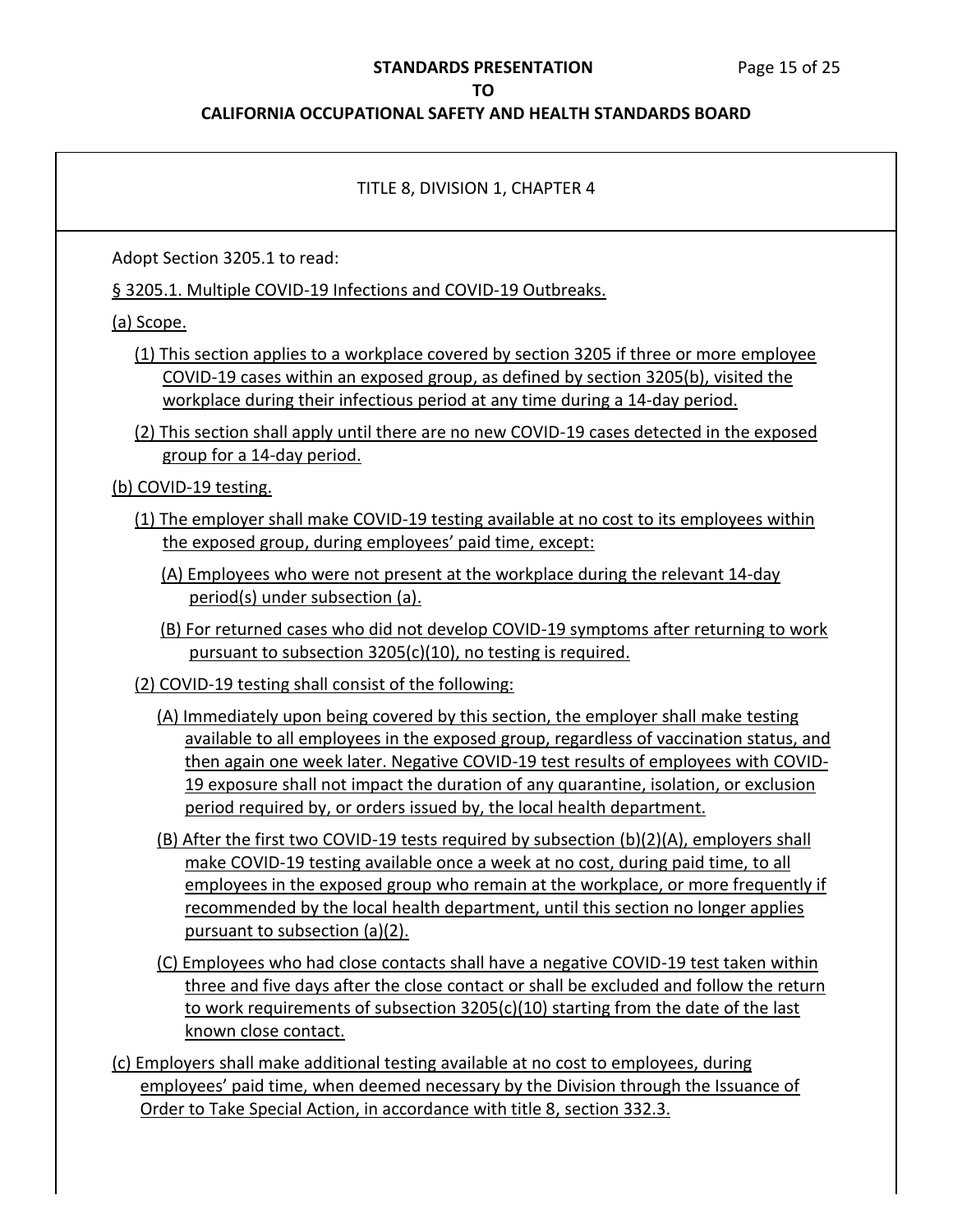## **STANDARDS PRESENTATION** Page 16 of 25

## **TO**

| TITLE 8, DIVISION 1, CHAPTER 4                                                                                                                                                                                                                                                                                                                                                                                                                                                                                                                                                                                                                                 |
|----------------------------------------------------------------------------------------------------------------------------------------------------------------------------------------------------------------------------------------------------------------------------------------------------------------------------------------------------------------------------------------------------------------------------------------------------------------------------------------------------------------------------------------------------------------------------------------------------------------------------------------------------------------|
| (d) The employer shall continue to comply with all applicable provisions of section 3205, and<br>shall also do the following:                                                                                                                                                                                                                                                                                                                                                                                                                                                                                                                                  |
| (1) Employees in the exposed group shall wear face coverings when indoors, or when<br>outdoors and less than six feet from another person, unless one of the exceptions in<br>subsection $3205(c)(6)(C)$ applies.                                                                                                                                                                                                                                                                                                                                                                                                                                              |
| (2) Employers shall give notice to employees in the exposed group of their right to request a<br>respirator for voluntary use under subsection 3205(c)(7)(C)2.                                                                                                                                                                                                                                                                                                                                                                                                                                                                                                 |
| (3) Employers shall evaluate whether to implement physical distancing of at least six feet<br>between persons or, where six feet of physical distancing is not feasible, as much<br>distance between persons as feasible.                                                                                                                                                                                                                                                                                                                                                                                                                                      |
| (e) COVID-19 Investigation, review and hazard correction. The employer shall immediately<br>perform a review of potentially relevant COVID-19 policies, procedures, and controls and<br>implement changes as needed to prevent further spread of COVID-19. The investigation and<br>review shall be documented and include:                                                                                                                                                                                                                                                                                                                                    |
| (1) Investigation of new or unabated COVID-19 hazards including the employer's leave<br>policies and practices and whether employees are discouraged from remaining home<br>when sick; the employer's COVID-19 testing policies; insufficient outdoor air; insufficient<br>air filtration; and lack of physical distancing.                                                                                                                                                                                                                                                                                                                                    |
| (2) The review shall be updated every 30 days that this section continues to apply, in<br>response to new information or to new or previously unrecognized COVID-19 hazards, or<br>when otherwise necessary.                                                                                                                                                                                                                                                                                                                                                                                                                                                   |
| (3) The employer shall implement changes to reduce the transmission of COVID-19 based on<br>the investigation and review required by subsections (e)(1) and (e)(2). The employer shall<br>consider moving indoor tasks outdoors or having them performed remotely, increasing<br>outdoor air supply when work is done indoors, improving air filtration, increasing<br>physical distancing as much as feasible, requiring respiratory protection in compliance<br>with section 5144, and other applicable controls.                                                                                                                                            |
| (f) In buildings or structures with mechanical ventilation, employers shall filter recirculated air<br>with Minimum Efficiency Reporting Value (MERV) 13 or higher efficiency filters if<br>compatible with the ventilation system. If MERV-13 or higher filters are not compatible with<br>the ventilation system, employers shall use filters with the highest compatible filtering<br>efficiency. Employers shall also evaluate whether portable or mounted High Efficiency<br>Particulate Air (HEPA) filtration units or other air cleaning systems would reduce the risk of<br>transmission and, if so, shall implement their use to the degree feasible. |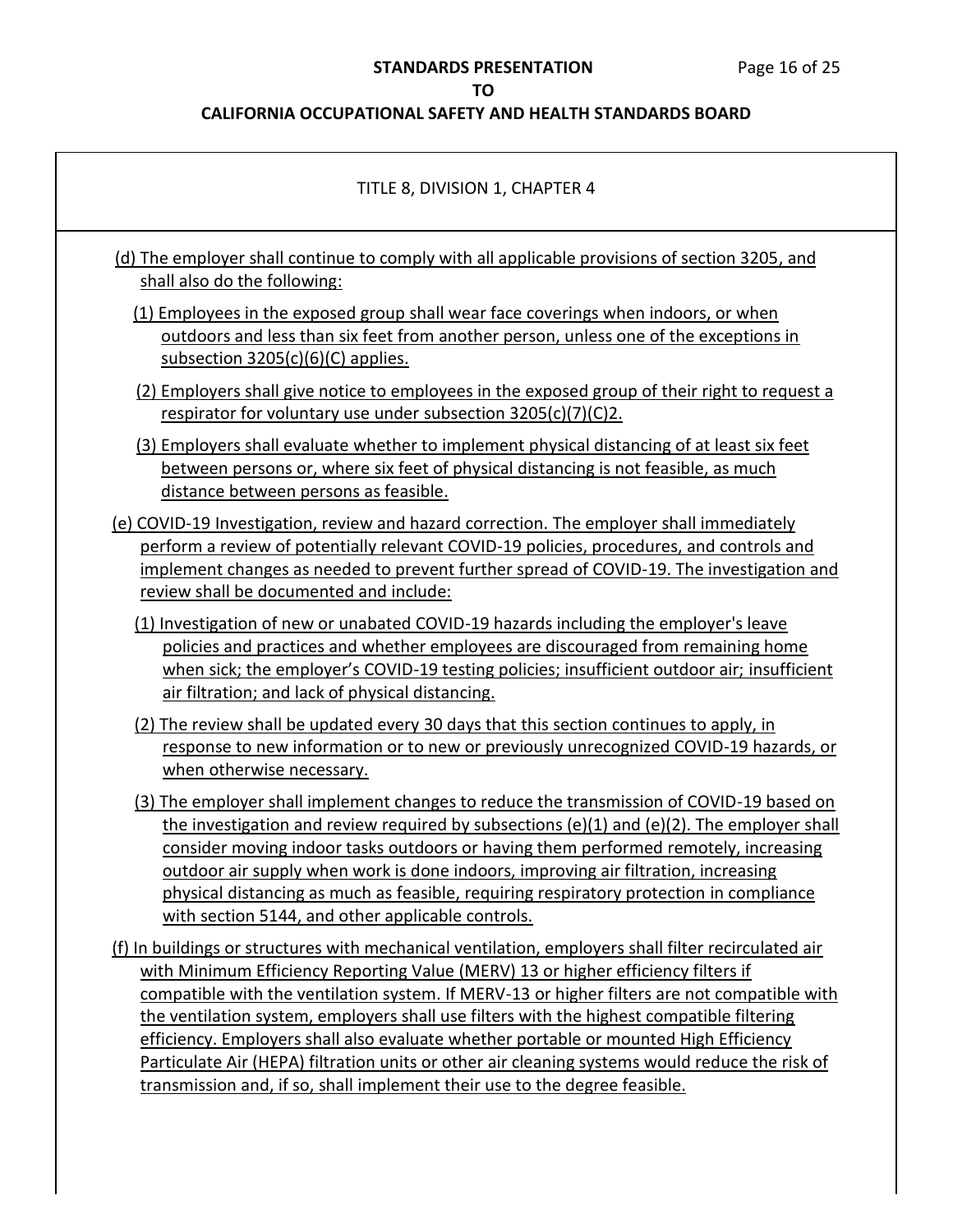#### **STANDARDS PRESENTATION** Page 17 of 25

## **TO CALIFORNIA OCCUPATIONAL SAFETY AND HEALTH STANDARDS BOARD**

## TITLE 8, DIVISION 1, CHAPTER 4

 Note: Authority cited: Section 142.3, Labor Code. Reference: Sections 142.3 and 144.6, Labor Code.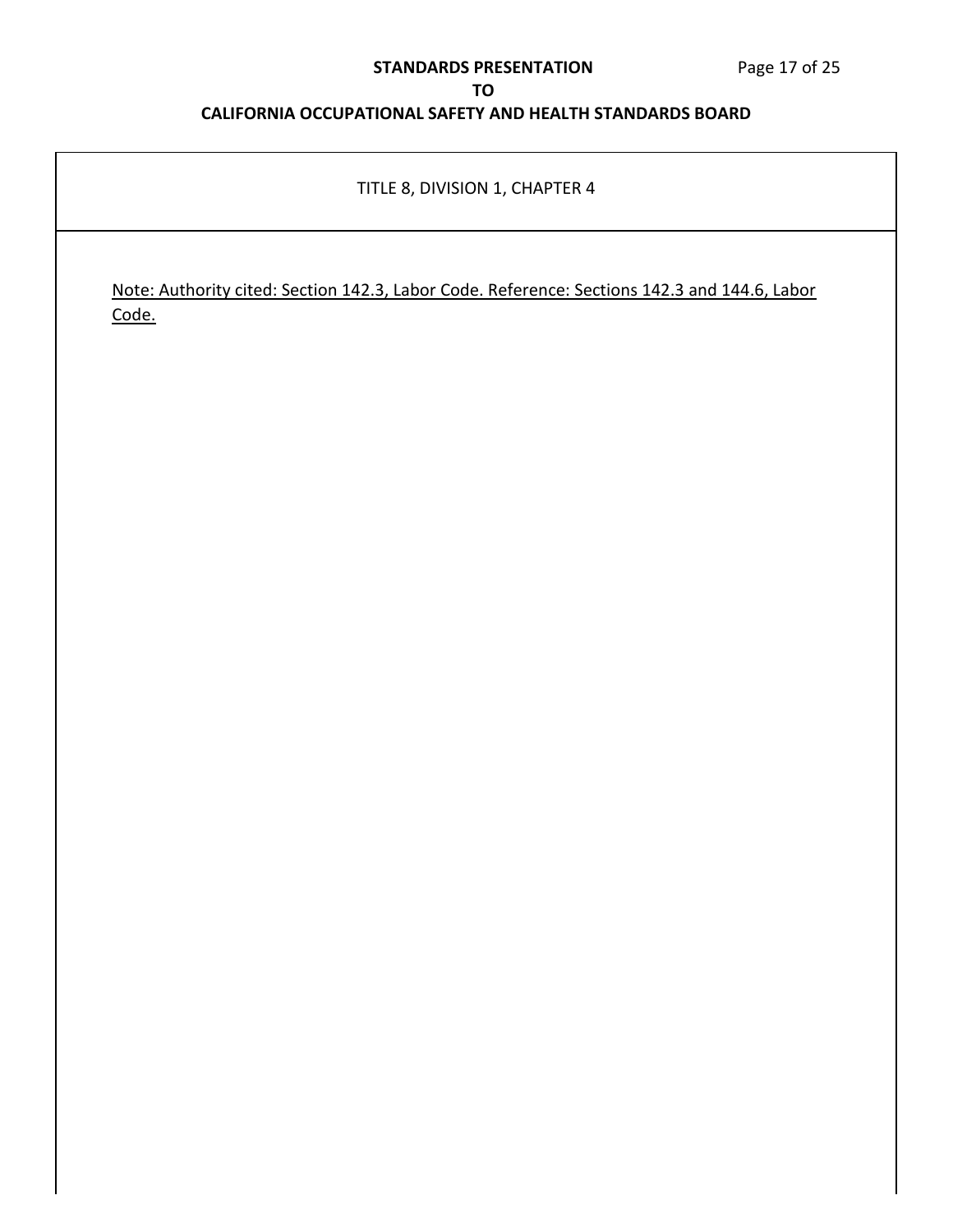#### **STANDARDS PRESENTATION** Page 18 of 25

#### **TO**

#### **CALIFORNIA OCCUPATIONAL SAFETY AND HEALTH STANDARDS BOARD**

#### TITLE 8, DIVISION 1, CHAPTER 4

Adopt Section 3205.2 to read:

§ 3205.2. Major COVID-19 Outbreaks.

(a) Scope.

 (1) This section applies to any workplace covered by section 3205 if 20 or more employee COVID-19 cases in an exposed group, as defined by section 3205(b), visited the workplace during their infectious period within a 30-day period.

 (2) This section shall apply until there are fewer than three COVID-19 cases detected in the exposed group for a 14-day period.

- (b) Employers shall continue to comply with section 3205.1, except that the COVID-19 testing described in section 3205.1(b) shall be required of all employees in the exposed group, regardless of vaccination status, twice a week or more frequently if recommended by the local health department. Employees in the exposed group shall be tested or shall be excluded and follow the return to work requirements of subsection 3205(c)(10) starting from the date that the outbreak begins.
- (c) In addition to the requirements of sections 3205 and 3205.1, the employer shall take the following actions:
	- (1) The employer shall provide a respirator for voluntary use in compliance with subsection 5144(c)(2) to employees in the exposed group and shall determine the need for a respiratory protection program or changes to an existing respiratory protection program under section 5144 to address COVID-19 hazards.
	- (2) Any employees in the exposed group who are not wearing respirators required by the employer and used in compliance with section 5144 shall be separated from other persons by at least six feet, except where an employer can demonstrate that six feet of separation is not feasible, and except for momentary exposure while persons are in movement. Methods of physical distancing include: telework or other remote work arrangements; reducing the number of persons in an area at one time, including visitors; visual cues such as signs and floor markings to indicate where employees and others should be located or their direction and path of travel; staggered arrival, departure, work, and break times; and adjusted work processes or procedures, such as reducing production speed, to allow greater distance between employees. When it is not feasible to maintain a distance of at least six feet, individuals shall be as far apart as feasible.
	- (3) The employer shall evaluate whether to halt some or all operations at the workplace until COVID-19 hazards have been corrected.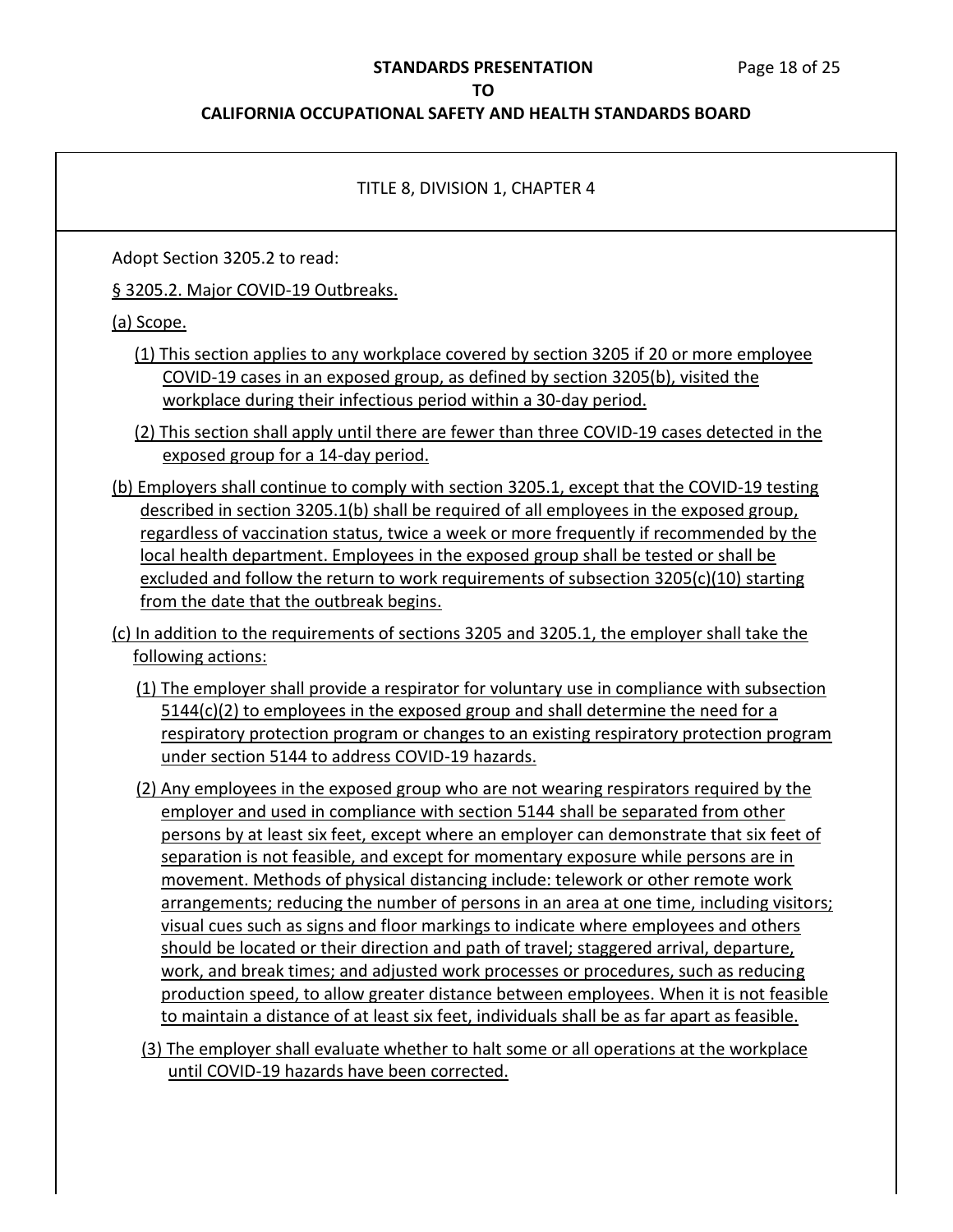#### **STANDARDS PRESENTATION** Page 19 of 25

## **TO**

## **CALIFORNIA OCCUPATIONAL SAFETY AND HEALTH STANDARDS BOARD**

#### TITLE 8, DIVISION 1, CHAPTER 4

 (4) Any other control measures deemed necessary by the Division through the Issuance of Order to Take Special Action, in accordance with title 8 section 332.3.

 Note: Authority cited: Section 142.3, Labor Code. Reference: Sections 142.3 and 144.6, Labor Code.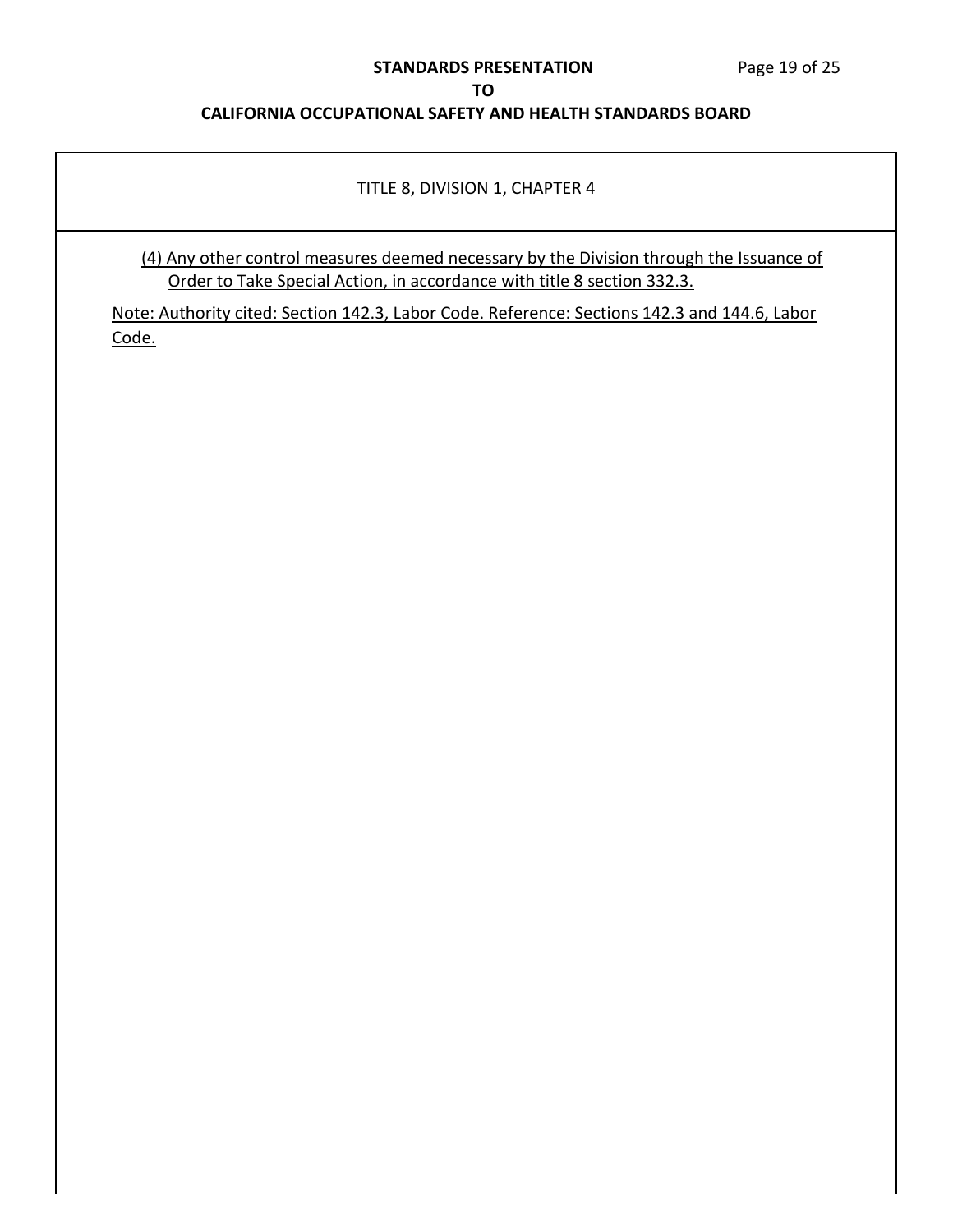#### **STANDARDS PRESENTATION** Page 20 of 25

**TO** 

#### **CALIFORNIA OCCUPATIONAL SAFETY AND HEALTH STANDARDS BOARD**

#### TITLE 8, DIVISION 1, CHAPTER 4

Adopt Section 3205.3 to read:

## § 3205.3. COVID-19 Prevention in Employer-Provided Housing.

 (a) Scope. This section applies to employer-provided housing. Employer-provided housing is any place or area of land, any portion of any housing accommodation, or property upon which a includes a "labor camp" as that term is used in title 8 of the California Code of Regulations or other regulations or codes. The employer-provided housing may be maintained in one or more buildings or one or more sites, including hotels and motels, and the premises upon which they are situated, or the area set aside and provided for parking of mobile homes or camping. Employer-provided housing is housing that is arranged for or provided by an employer, other person, or entity to workers, and in some cases to workers and persons in their households, in connection with the workers' employment, whether or not rent or fees are paid or collected. housing accommodation is located, consisting of: living quarters, dwelling, boardinghouse, tent, bunkhouse, maintenance-of-way car, mobile home, manufactured home, recreational vehicle, travel trailer, or other housing accommodations. Employer-provided housing

The following exceptions apply:

- (1) This section does not apply to housing provided for the purpose of emergency response, including firefighting, rescue, and evacuation, and support activities directly aiding response such as utilities, communications, and medical operations, if:
	- (A) The employer is a government entity; or
	- (B) The housing is provided temporarily by a private employer and is necessary to conduct the emergency response operations.
- (2) Subsections (c), (d), (e), and (g) do not apply to residents who maintained a household together prior to residing in employer-provided housing, such as family members, when no other persons outside the household are present.
- (3) This section does not apply to employees with occupational exposure as defined by section 5199, when covered by that section.
- (4) This section does not apply to employer-provided housing used exclusively to house COVID-19 cases or where a housing unit houses one employee.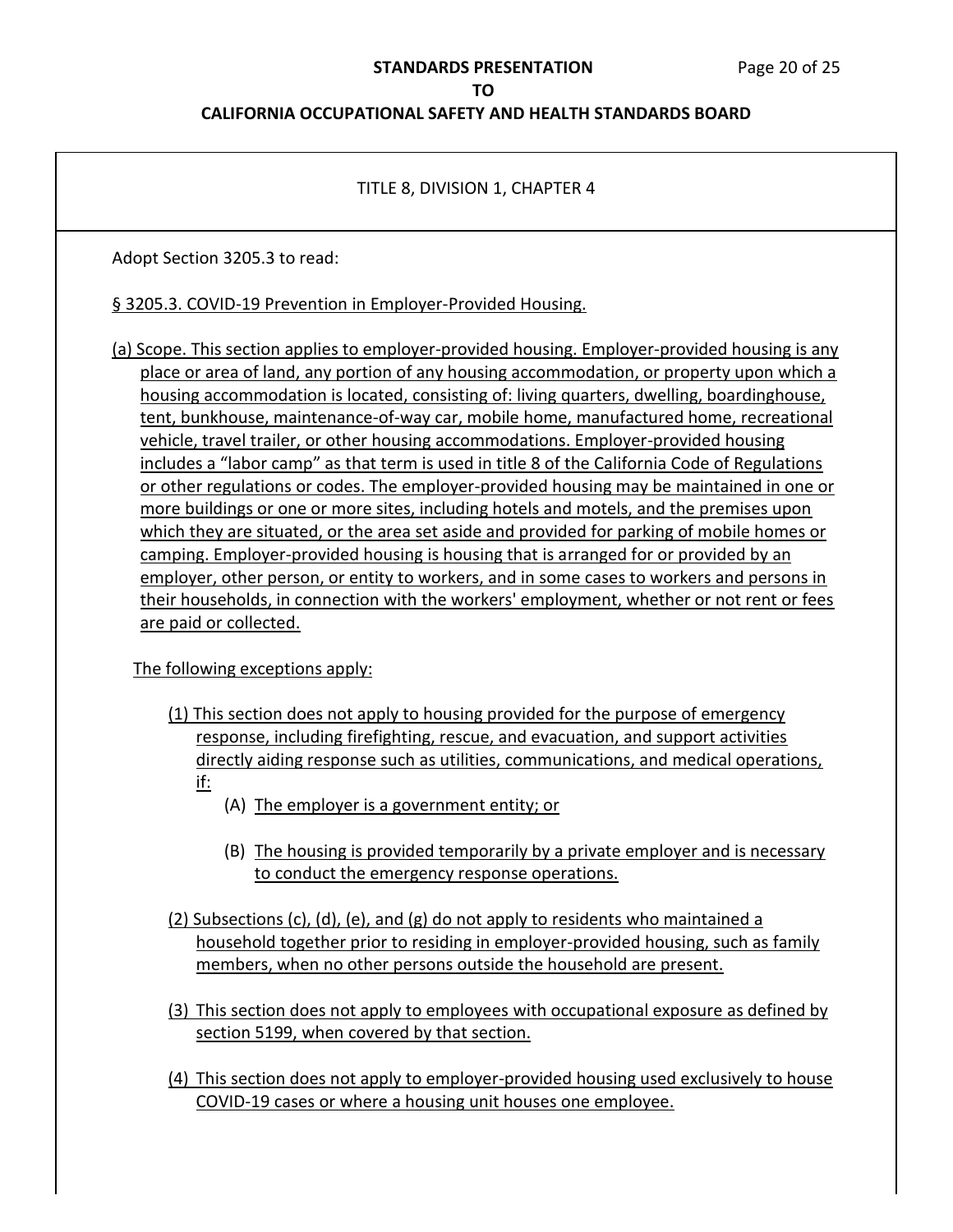#### **CALIFORNIA OCCUPATIONAL SAFETY AND HEALTH STANDARDS BOARD**

#### TITLE 8, DIVISION 1, CHAPTER 4

 (b) Assignment of housing units. To the extent feasible, employers shall reduce exposure to COVID-19 hazards by assigning employee residents to distinct groups and ensuring that each shall ensure that shared housing unit assignments are prioritized in the following order: group remains separate from other such groups during transportation and work. Employers

- (1) Residents who usually maintain a household together outside of work, such as family members, shall be housed in the same housing unit without other persons.
- (2) Residents who work in the same crew or work together at the same workplace shall be housed in the same housing unit without other persons.
- (3) Employees who do not usually maintain a common household, work crew, or workplace shall be housed in the same housing unit only when no other housing alternatives are feasible.
- (c) Ventilation. In housing units, employers shall maximize the quantity and supply of outdoor air and increase filtration efficiency to the highest level compatible with the existing ventilation system. If there is not a Minimum Efficiency Reporting Value (MERV) 13 or higher filter in use, portable or mounted High Efficiency Particulate Air (HEPA) filtration units shall be used, to the extent feasible, in all sleeping areas.
- information and training to residents on when face coverings should be used in accordance with orders or guidance from CDPH and from the local health department. (d) Face coverings. Employers shall provide face coverings to all residents and provide
- (e) Screening. The employer shall encourage residents to report COVID-19 symptoms to the employer.
- (f) COVID-19 testing. The employer shall establish, implement, and maintain effective policies and procedures for COVID-19 testing of residents who had a close contact. Employers shall test all residents of employer-provided housing in which there were three or more COVID-19 cases in 14 days. These policies and procedures shall be communicated to the residents.

(g) COVID-19 cases and close contacts.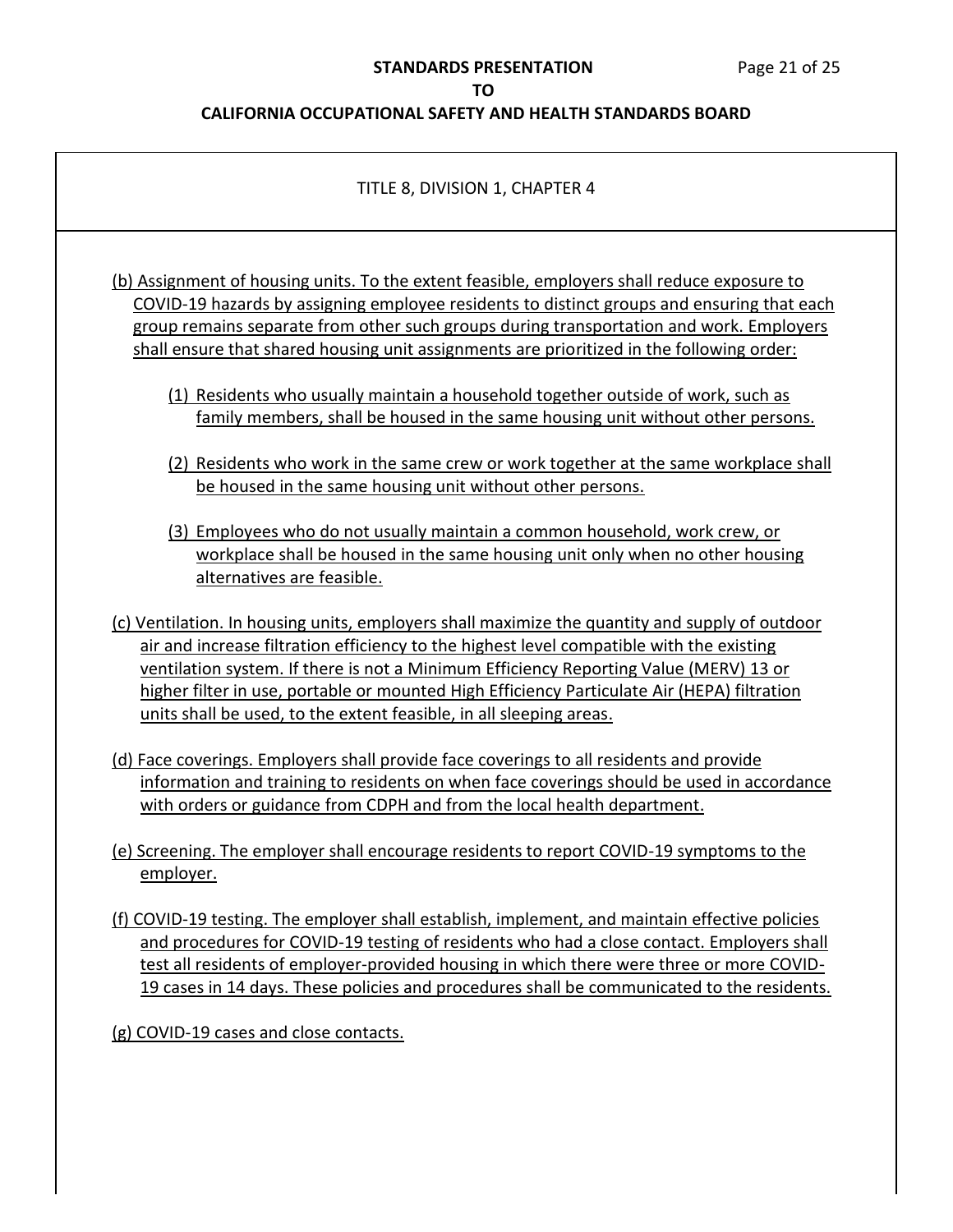#### **STANDARDS PRESENTATION** Page 22 of 25

#### **TO**

#### **CALIFORNIA OCCUPATIONAL SAFETY AND HEALTH STANDARDS BOARD**

## TITLE 8, DIVISION 1, CHAPTER 4

- (1) Employers shall effectively quarantine residents who have had a close contact from all other residents. Effective quarantine shall include providing residents who had a close contact with a private bathroom and sleeping area.
- (2) Employers shall effectively isolate COVID-19 cases from all residents who are not COVID-19 cases. Effective isolation shall include housing COVID-19 cases only with other COVID-19 cases, and providing COVID-19 case residents with a sleeping area and bathroom that is not shared by non-COVID-19 case residents.
- (3) Personal identifying information regarding COVID-19 cases and persons with COVID-19 symptoms shall be kept confidential in accordance with subsection 3205(c)(3)(C).
- (4) Employers shall end isolation in accordance with subsections 3205(c)(9) and (c)(10) and any applicable local or state health officer orders.

 Note: Authority cited: Section 142.3, Labor Code. Reference: Sections 142.3 and 144.6, Labor Code.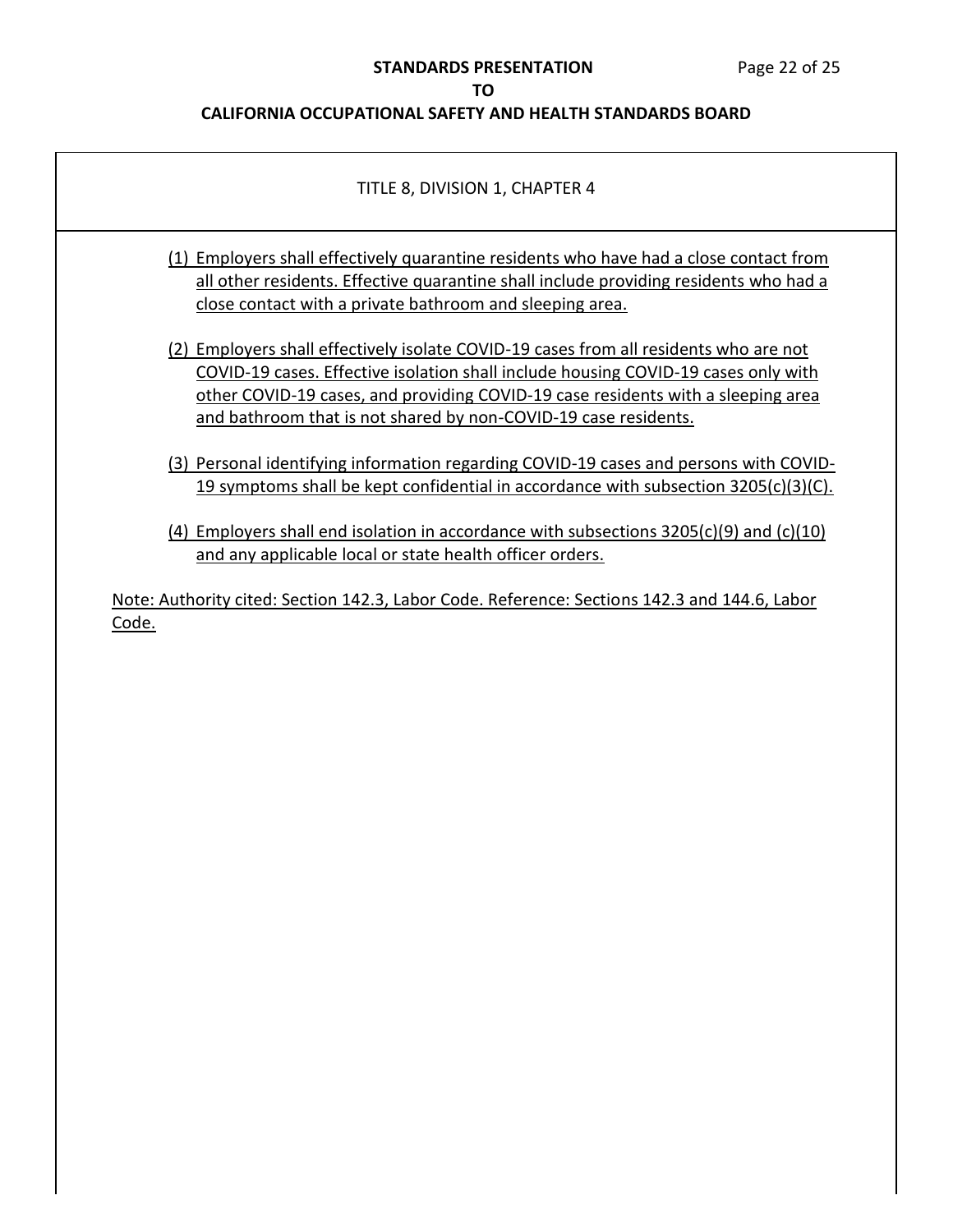#### **STANDARDS PRESENTATION** Page 23 of 25

#### **TO**

#### **CALIFORNIA OCCUPATIONAL SAFETY AND HEALTH STANDARDS BOARD**

# TITLE 8, DIVISION 1, CHAPTER 4 Adopt section 3205.4 to read: § 3205.4. COVID-19 Prevention in Employer-Provided Transportation. (a) Scope. This section applies to employer-provided motor vehicle transportation, which is any transportation of an employee during the course and scope of employment, including transportation to and from different workplaces, jobsites, delivery sites, buildings, stores, facilities, and agricultural fields, provided, arranged for, or secured by an employer regardless of the travel distance or duration involved. The following (1) This section does not apply if the driver and all passengers are from the same household outside of work, such as family members, or if the driver is alone in the (2) This section does not apply to employer-provided transportation when necessary for emergency response, including firefighting, rescue, and evacuation, and support activities directly aiding response such as utilities, communications, and medical (3) This section does not apply to employees with occupational exposure as defined by section 5199, when covered by that section. (4) This section does not apply to public transportation. (b) Assignment of transportation. To the extent feasible, employers shall reduce exposure exceptions apply: vehicle. operations.

- to COVID-19 hazards by assigning employees sharing vehicles to distinct groups and ensuring that each group remains separate from other such groups during transportation, during work activities, and in employer-provided housing. Employers shall prioritize shared transportation assignments in the following order:
	- (1) Employees residing in the same housing unit shall be transported in the same vehicle.
	- (2) Employees working in the same crew or workplace shall be transported in the same vehicle.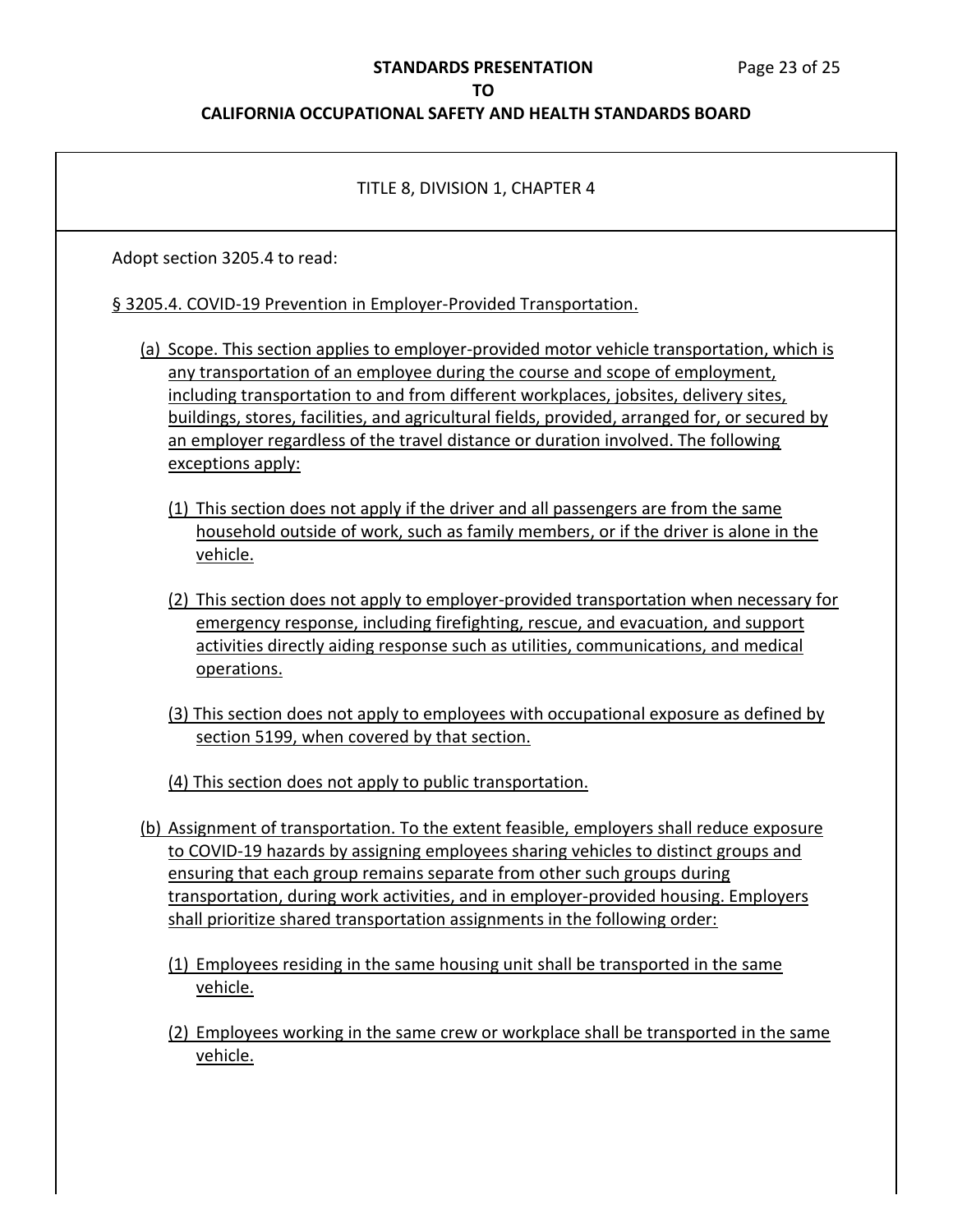## **STANDARDS PRESENTATION** Page 24 of 25

## **TO**

| TITLE 8, DIVISION 1, CHAPTER 4                                                                                                                                                                                                                                 |
|----------------------------------------------------------------------------------------------------------------------------------------------------------------------------------------------------------------------------------------------------------------|
| (3) Employees who do not share the same household, work crew or workplace shall be<br>transported in the same vehicle only when no other transportation alternatives are<br>feasible.                                                                          |
| (c) Face coverings and respirators. Employers shall ensure that:                                                                                                                                                                                               |
| $(1)$ Face covering requirements of subsection 3205(c)(6), if applicable, are followed for<br>employees waiting for transportation.                                                                                                                            |
| (2) Employers shall review CDPH and local health department recommendations<br>regarding face coverings and implement face covering policies that effectively<br>eliminate or minimize transmission in vehicles.                                               |
| (3) Employers shall provide training to employees on CDPH and local health department<br>recommendations regarding face coverings and the employer's own policies.                                                                                             |
| (4) Upon request, employers shall provide respirators for voluntary use in compliance<br>with subsection $5144(c)(2)$ to all employees in the vehicle.                                                                                                         |
| (d) Screening. Employers shall develop, implement, and maintain effective procedures for<br>screening and excluding drivers and riders with COVID-19 symptoms prior to boarding<br>shared transportation.                                                      |
| (e) Ventilation. Employers shall ensure that vehicle windows are kept open, and the<br>ventilation system set to maximize outdoor air and not set to recirculate air. Windows<br>do not have to be kept open if one or more of the following conditions exist: |
| (1) The vehicle has functioning air conditioning in use and excessive outdoor heat would<br>create a hazard to employees.                                                                                                                                      |
| (2) The vehicle has functioning heating in use and excessive outdoor cold would create a<br>hazard to employees.                                                                                                                                               |
| (3) Protection is needed from weather conditions, such as rain or snow.                                                                                                                                                                                        |
| (4) The vehicle has a cabin air filter in use and the U.S. EPA Air Quality Index for any<br>pollutant is greater than 100.                                                                                                                                     |